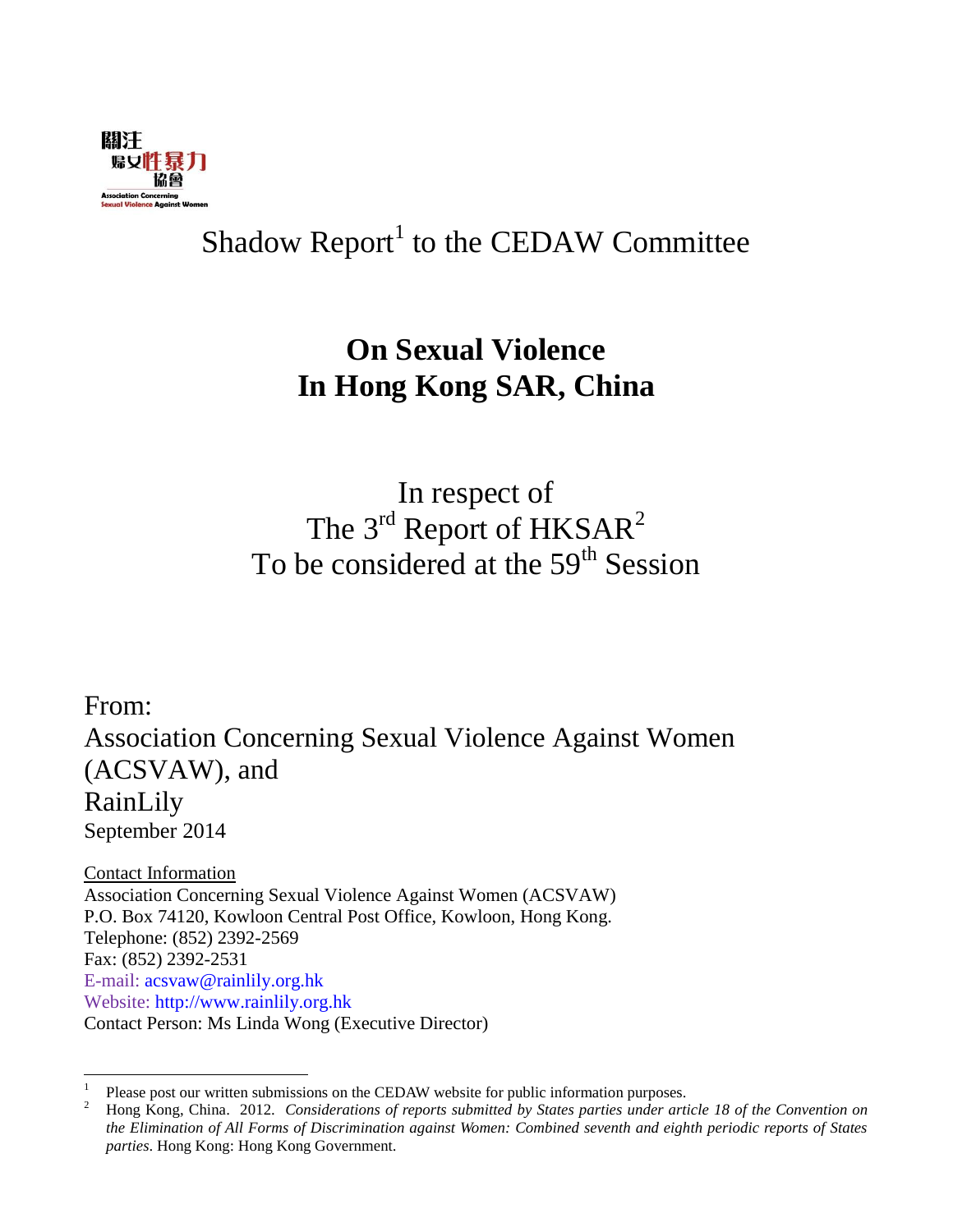# **INDEX**

|            | <b>Executive Summary</b>                                                                                                                              | $\overline{2}$ |  |  |
|------------|-------------------------------------------------------------------------------------------------------------------------------------------------------|----------------|--|--|
|            | Recommendations                                                                                                                                       | $3 - 4$        |  |  |
| Chapter 1  | Article 2 – Policy measures                                                                                                                           |                |  |  |
| Chapter 2  | Article 3 – Basic human rights and fundamental freedoms                                                                                               |                |  |  |
| Chapter 3  | Article 5 – Sex Role Stereotyping and prejudice                                                                                                       |                |  |  |
| Chapter 4  | Article 11 - Employment                                                                                                                               | $11 - 13$      |  |  |
| Chapter 5  | Article 12 - Health                                                                                                                                   | $13 - 15$      |  |  |
| Chapter 6  | Article 13 – Women in economic, social and cultural life                                                                                              | $15-16$        |  |  |
| Chapter 7  | Article $15 - Law$                                                                                                                                    | $16-18$        |  |  |
| Appendix 1 | A survey on Hong Kong women's experience of sexual violence in<br>2013, published by Hong Kong Women's Coalition on Equal<br>Opportunities (May 2013) | 19             |  |  |
| Appendix 2 | Newspaper clips                                                                                                                                       | 20             |  |  |
| Appendix 3 | Hong Kong Police Force's Crime Statistics of Rape and Indecent<br>Assault cases(2008-2013)                                                            | 21             |  |  |
| Appendix 4 | RainLily Hotline from Apr 2011 to Mar 2013                                                                                                            | 21             |  |  |
| Appendix 5 | Report and Conviction Rate of Rape and Indecent Assault cases(2010-<br>2013)                                                                          | 22             |  |  |
| Appendix 6 | Hong Kong Police Force's Crime Statistics of Rape and Indecent<br>Assault cases arising from online social networking (2010-2012)                     | 22             |  |  |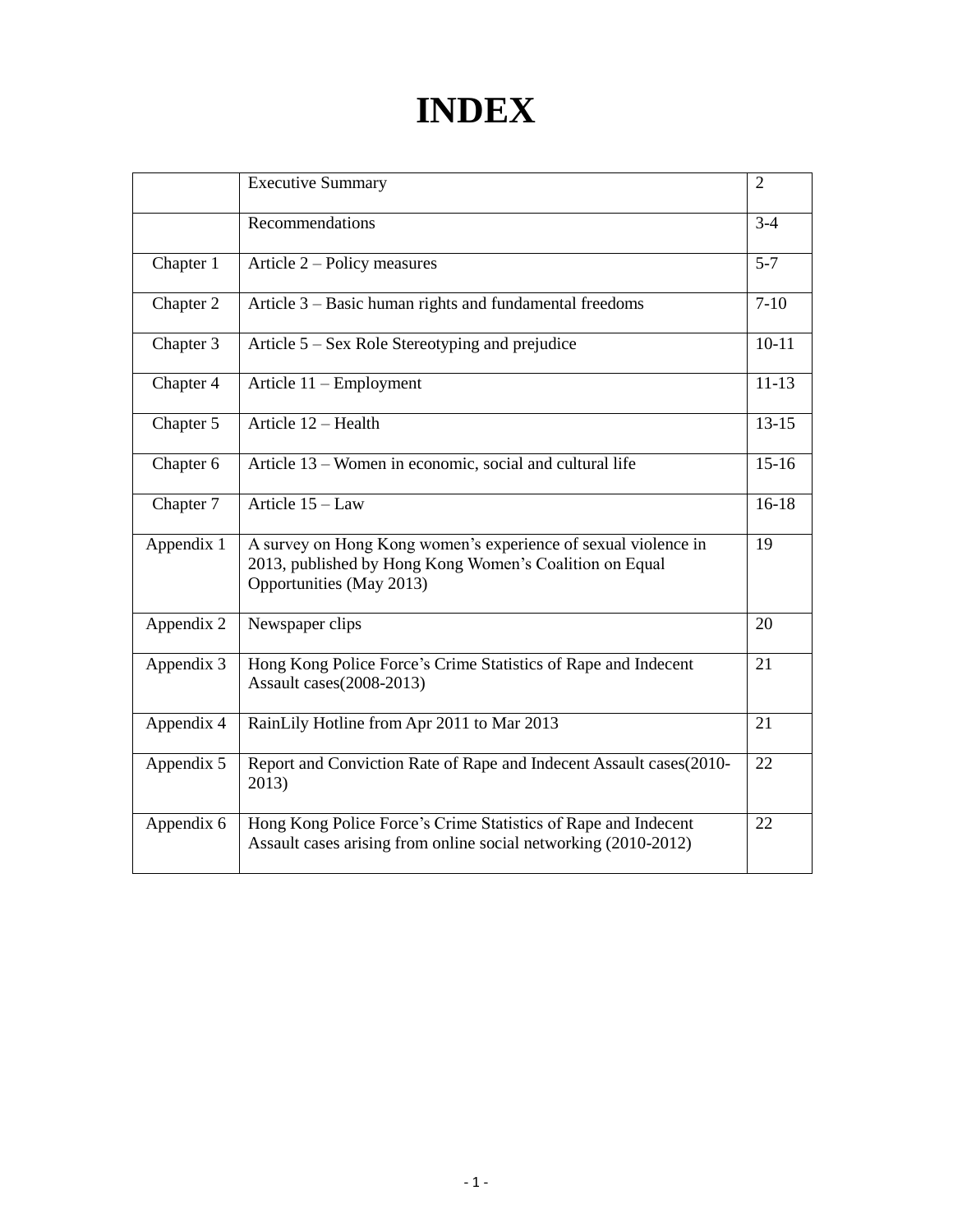## **EXECUTIVE SUMMARY**

- 1. The crime of sexual violence against women is still prevailing in Hong Kong and around 40% of the victims are from the grassroots. Despite the Hong Kong Government having claimed that it has input substantial resources and a variety of measures to prevent and combat sexual violence against women and to provide support to the victims, the number of female victims of sexual violence is still on the rise.
- 2. Our organization focuses solely and attentively on this issue of sexual violence against women in HK. We provide services to support the victims, advocate policy change and law reform to prevent and combat sexual violence against women and carry out education programme to raise public awareness. We see the continuance and aggravation of such crime in HK as follows:

(a) Lack of or inadequacy of "one-stop" rape crisis centre to support sexual violence victims: Victims of sexual violence are often beset of various immediate and long-lasting psychological problems in addition to the physical injuries suffered. Accordingly, the lack of or inadequacy of "one-stop" services aggravates the problem of "second trauma" in the reporting and judicial procedure which in turn discourage sexual violence victims to report their cases to the police. Low reporting rate of sexual violence crime further breeds the crime itself.

(b) Narrow definition of the crime of "rape": Under the existing law of Hong Kong, "sexual intercourse" as defined in the offence of rape excludes coerced oral sex, penetration by objects other than male penis, etc whilst definition of 'sexual assault' excludes the crime of "upskirting".

(c) Lack of or inadequacy of gender sensitive training to the judicial and law enforcement officers and health care workers.

(d) Inadequate protection of sexual violence victims during the judicial process further contributes to the low reporting rate. Under the existing protection of crime victim policy, sexual violence victims are excluded from the definition of "vulnerable witnesses". Further, Victim Impact Statement is not included as a recognized considering factor when the court sentenced the perpetrators of sexual crimes.

(e) Female migrant domestic workers and ethnic minorities in Hong Kong suffered from double jeopardy in the crime of sexual violence: the "Two-week Rule" and the "Live-In" requirements imposed real and practical hurdles for female migrant domestic workers to resist and report sexual violence encountered at their workplace. Existing adaption programme and supporting services for ethnic minorities lack gender perspective and fail to address the low reporting rate of sexual violence incidents due to cultural and religious reasons.

3. In this report, we pointed out the abovementioned problems and suggested certain recommendations which we believe the Hong Kong Government is able to and should carry out in order to prevent and combat sexual violence against women effectively and efficiently.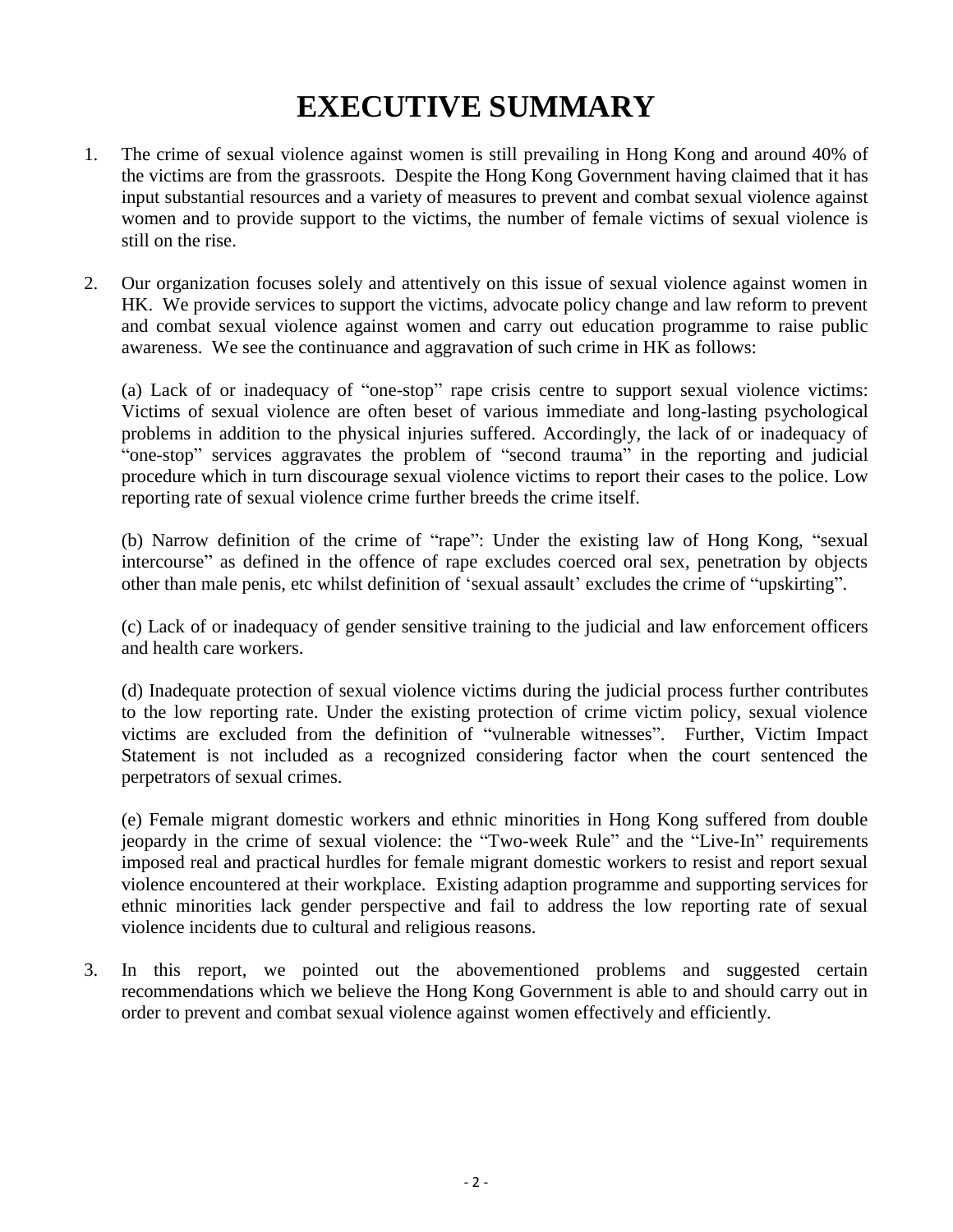## **RECOMMENDATIONS**

- 1. To re-establish or support **a real "one-stop" rape crisis centre** which provides comprehensive and timely "one-stop" emergency support service located at the hospital in Hong Kong. (Para.4 of Ch.1; Para.6 of Ch.5)
- 2. To provide relevant figures and data which can show or demonstrate the resources (both financial and human resources) allocated to combat sexual violence against women, in particular the details about **budget allocation.** (Para.11 of Ch.2)
- 3. To review and amend the relevant legislation on sexual violence including to adopt the **law reform** proposed by the Legal Reform Commission and provide the schedule and timeframe in the implementation of the said law reform. To put forward the anti-stalking law for discussion of the Legislative Council. (Para.2 of Ch.3)
- 4. To devise long term measures and promote the ideas and practices of **mainstreaming anti-sexual violence and gender perspective** into formal education and community. To step up community publicity and school based programs, aiming to enhance public awareness, to encourage victims to seek help and prevent the occurrence of sexual violence. (Para.12 of Ch.1)
- 5. To take serious attention and effective commitment to implement gender mainstreaming through setting up a **higher power mechanism** to coordinate, implement, monitor and evaluate policies and measure to tackle sexual violence, especially in reviewing all the procedures for reporting and for rape and sexual assault cases to be referred for criminal investigation, so as to obviate the need for victims to recount the incident. (Para.5 of Ch.2)
- 6. To conduct an **independent and comprehensive study on sexual violence problem** in Hong Kong in order to gain a thorough understanding of this hidden but long-standing social problem. After grasping the situation fully, it should formulate a corresponding policy and strategy in order to effectively combat sexual violence crimes. (Para.9 of Ch.2)
- 7. To review the sufficiency and effectiveness of **gender sensitivity training to professionals**, including the Police, the Judiciary and the Health Care Workers regarding sexual violence. The relevant guidelines should be revealed for the public and relevant organizations to monitor their effectiveness in solving the problem. (Para.8 of Ch.3)
- 8. To shorten the length of legal process in **Migrant Domestic Workers (MDW) cases**, to revise the length of extension of stay if the case of maltreatment is reported to the police or labour department and to waive the extension fee for the victim of crime. To establish a comprehensive support and welfare scheme and set up a one-stop remedial service centre for MDW victims including psychological support, financial assistance and shelter. To organize the mandatory awareness raising and cultural understanding programs on preventing exploitation and abuse to new MDWs and employers respectively before starting the contract instead of spreading the pamphlets or information materials. To provide the gender sensitive training to interpreters and staffs of related MDW and EM cases especially in tackling the cases of domestic violence and sexual violence. (Para.6 of Ch.4)
- 9. To formally include **Victim Impact Statement** in the judicial process. To provide these court facilities to the sexual violence victims, irrespective of age and mental capacity. One possible way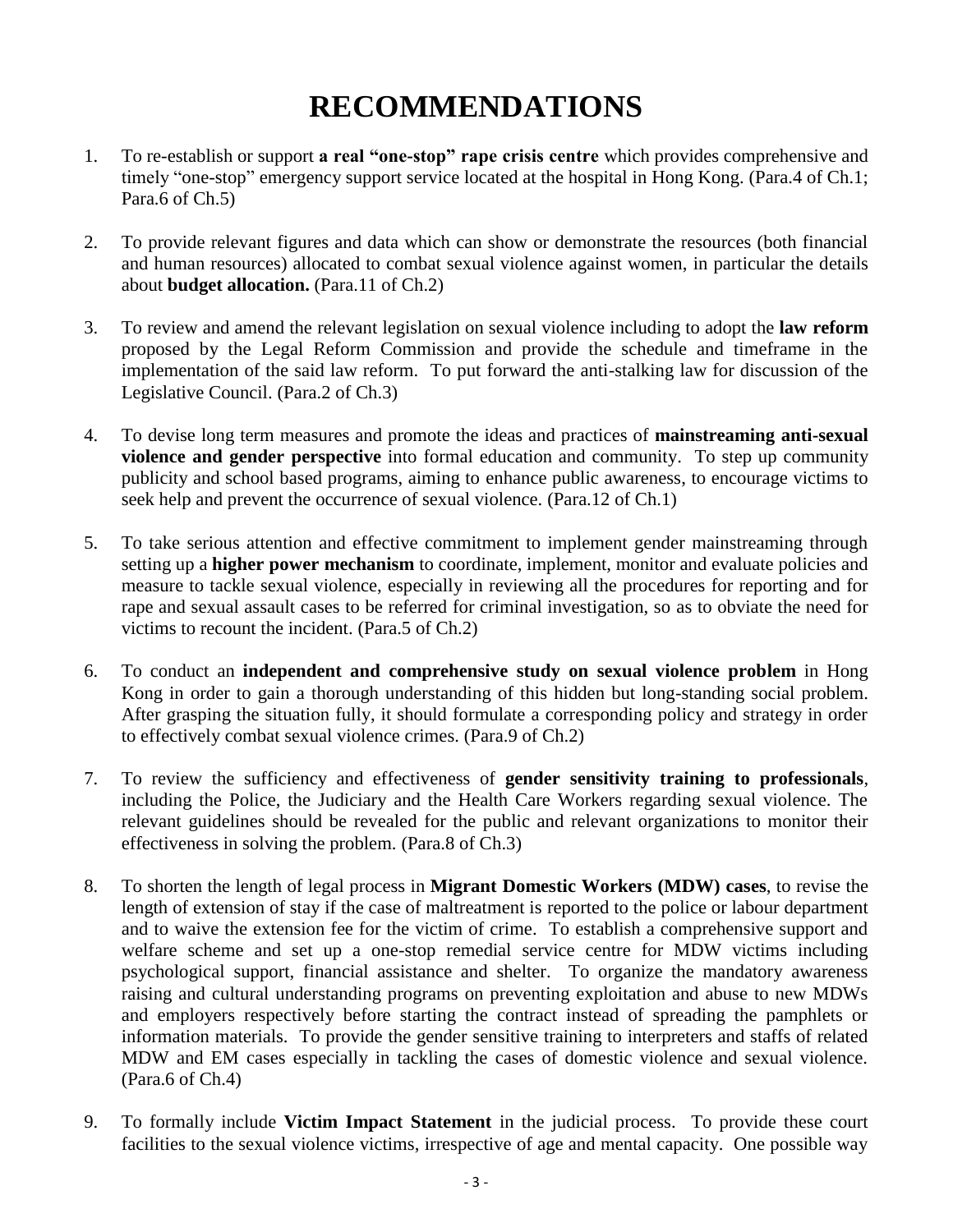is to include sexual violence victims as one category of "**vulnerable witness**". The victims should be informed of their rights when they are giving statement at the police station. They should be given opportunity to choose video recording starting from giving statement until finishing crossexamination in the witness box. A further step forward is to specifically codify the provision of court facilities to better address the vulnerability of the victims. (Para.13 of Ch.3; Para.4 of Ch.7)

10. To take serious attention and commitment to combat sexual violence through **reviewing laws on marital rape and related sexual offences** to include non-penetration intercourse, and reconsidering measures to tackle sexual violence, in particular to ensure and to safeguard the rights and welfare of female victims of sexual violence. (Para.12 of Ch.7)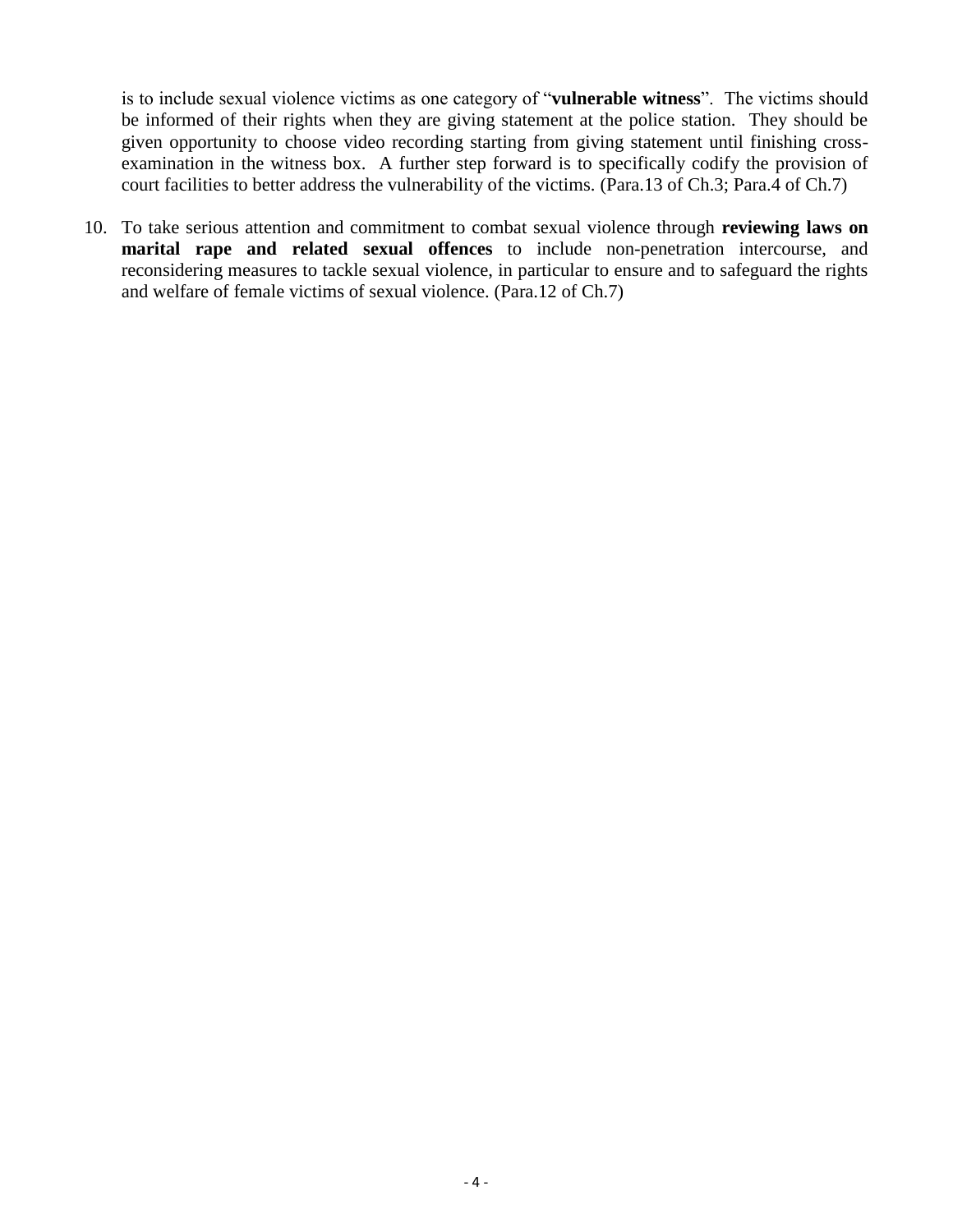## Chapter 1

### **Article 2: Policy measures to eliminate sexual violence**

- 1. In Hong Kong, victims of rape and sexual assault are mainly women<sup>3</sup>. From the database provided by the Social Welfare Department (SWD) in 2013, over 99% of the said victims are still female. Around 40% of female victims come from lower class<sup>4</sup>. The Association sees gender inequality (in social and economic senses) and gender stereotyped ideologies and cultures as the root problems of sexual violence (a gender based violence). However, the Government has failed to reinforce gender mainstreaming, and to prioritize anti-sexual violence and gender equality education in government policies. Nothing about sexual violence has been mentioned in the Government's 2014 Policy  $\overline{\text{Address}}^5$ .
- 2. We therefore **URGE THAT** the Hong Kong Government should take serious attention and substantive commitment to combat sexual violence. This includes providing relevant figures and data which show or demonstrate the resources (both financial and human resources) allocated to combat sexual violence against women, in particular the details about budget allocation.
- 3. Current arrangements in crime reporting are unsatisfactory and unfriendly to victims, and in violation of the General Recommendation  $19^6$ . According to the recent report of RainLily<sup>7</sup>, victims of rape are often beset by fear, guilt, shame, loss of self-confidence, depression, and in serious cases, inclinations to commit suicide<sup>8</sup>. Accordingly, the Association finds a "one-stop" integrated service for victims of sexual violence is particularly important. A one-stop service mode will help reduce worries and anxieties of the victims, make them feel more comfortable and safe to seek help, assistance and treatment from different professions.
- 4. According to the Concluding Comments in the  $36<sup>th</sup>$  Session, "the Committee encourages the Government to re-establish the Hong Kong rape crisis centre so as to ensure that victims of sexual violence receive specific attention and counseling in full anonymity"<sup>9</sup>. In response, the Government mentioned that it funded a new crisis centre CEASE in 2007. The CEASE crisis centre, however, is a "Multi-purpose Crisis Intervention Centre" instead of a hospital-based model. It does not provide for all the services needed by female victims of sexual violence at "one-stop"<sup>10</sup>. See more in Chapter 5.
- 5. Therefore, we **URGE THAT** the Hong Kong Government should re-establish or support a real onestop rape crisis centre in Hong Kong as recommended by the Committee at last session.

 $\overline{3}$ <sup>3</sup> General Recommendation No. 19, approved by the CEDAW, the eleventh session, 1992. 1992. Points 1, 6 and 7(b) in *Violence against women Specific Recommendation*. Geneva: CEDAW committee.

<sup>4</sup> Social Welfare Department. 2013. "Statistics on Child Abuse, Spouse/ Cohabitant Battering and Sexual Violence Cases." Retrieved on Jan 23, 2014 [\(http://www.swd.gov.hk/vs/english/stat.html\)](http://www.swd.gov.hk/vs/english/stat.html).

<sup>5</sup> Hong Kong Government. 2014. *Hong Kong 2014 Policy Address*. Retrieved on 5 Sept, 2014 [\(http://www.policyaddress.gov.hk/2014/index.html\)](http://www.policyaddress.gov.hk/2014/index.html). 6

See point  $7(g)$  in the General Recommendation No.19.

<sup>7</sup> RainLily is a rape crisis centre set up in the hospital since 2000, it is run by ACSVAW. Its website is http://www.rainlily.org.hk.

<sup>8</sup> The Gender research Centre, Chinese University of Hong Kong. 2003. *RainLily Build-in Study Report*. Hong Kong: The Chinese University of Hong Kong Press.

<sup>9</sup> See para. 36 of the Concluding Comments in the 36<sup>th</sup> Session.

<sup>&</sup>lt;sup>10</sup> See para.5.48 in the 3rd Report of HKSAR forms part of the combined 7th and 8th Report of China under the Convention ("the 3rd Report").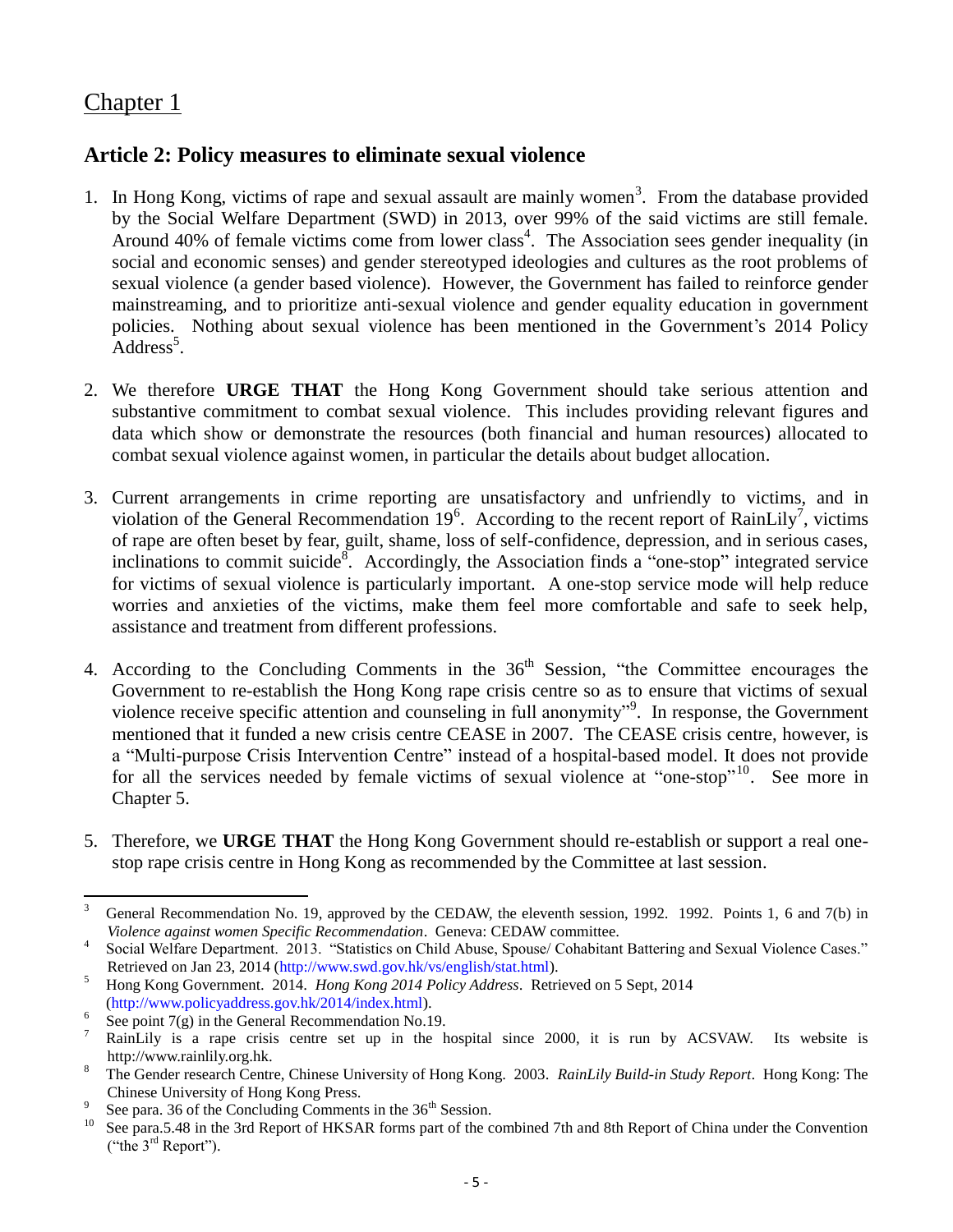#### **Changes in the areas of the law**

- 6. The relevant legislation of sexual violence in Hong Kong has been in place for more than 50 years, amongst which many of them are obsolete, has failed to provide sufficient protection for sexual violence victims, and restricts sexual autonomy. Although the Law Reform Commission (LRC) has published a Consultation Paper on Rape and Other Non-consensual Sexual Offences<sup>11</sup> in September 2012, the progress of the law reform met setbacks and therefore it was put on hold. Currently, there was no time schedule for the implementation of the said reform.
- 7. The existing sexual offences have been criticized for its narrow definition of rape and sexual assault. Under the Crimes Ordinance (Cap. 200), the definition of rape is that a man "has unlawful sexual intercourse with a woman who at the time of the intercourse does not consent to it". The existing definition of rape does not include cases like coerced oral sex and penetration by objects other than the male penis, nor does it include the possibilities of male being a victim of rape. Moreover, "upskirting" which is prevalent nowadays and is a serious violation of a person's sexual autonomy is not included in the said definition of "sexual assault".
- 8. Existing common punishment on rape is not severe enough to deter the perpetrators and to compensate the loss and sufferings of the victims. The Government fails to see rape as a serious problem. In a recent review on excepted offence<sup>12</sup>, the LRC considered to exclude rape and sexual assault as a kind of excepted offences (prohibit a suspended sentence from being imposed). It reveals that the Government see rape and sexual assault as a minor offence. However, it is contrary to the public perception on the seriousness of sexual violence.
- 9. We therefore **URGE** the Government to amend the law to expand the range of circumstances under which sexual violence will be unlawful, and in particular, to hold perpetrator directly responsible for their misbehaviors through more severe penalty. We also **URGE THAT** the Government should expand the definition of 'sexual intercourse' in the offence of rape to include coerced oral sex and penetration by objects other than the male penis, and to abolish the gender element in the definition, and to include "upskirting" in the sexual offence. We **URGE** the Government to adopt the law reform proposed by the LRC and provide the schedule and timeframe in the implementation of the said law reform.

#### **Public Education and provision of an enabling environment**

10. Despite the prevalence of sexual assault and rape cases in recent years, Hong Kong Government have failed to develop both **long-term and short-term strategies** to effectively prevent and combat these crimes<sup>13</sup>. According to a recent report, the number of rape cases reported annually is more than 100 and the number of indecent assault cases reported annually is more than 1,400. There are 121 cases of rape, and 1,495 cases of indecent assault were recorded in 2012, representing an increase of 14.9% of rape (30 cases) and 1.8% of sexual assault (80 cases) when compared with the preceding year<sup>14</sup>. Despite such increase, the Government mentioned nothing in its Policy Address or the  $3^{rd}$ 

 $11$ <sup>11</sup> The Law Reform Commission of Hong Kong, Review of Sexual Offences Sub-committee. 2012. *Consultation Paper on Rape and Other Non-consensual Sexual Offences*. Hong Kong: The Law Reform Commission of Hong Kong.

<sup>&</sup>lt;sup>12</sup> The Law Reform Commission of Hong Kong. 2013. *Consultation paper on Excepted Offences under schedule 3 of the criminal procedure ordinance (CAP 221)*. Retrieved on 5 Sept 2014

[<sup>\(</sup>http://www.hkreform.gov.hk/en/docs/exceptedoff\\_se.pdf\)](http://www.hkreform.gov.hk/en/docs/exceptedoff_se.pdf).

<sup>&</sup>lt;sup>13</sup> See para.47 of the  $3<sup>rd</sup>$  Report.

Refer to Appendix 4.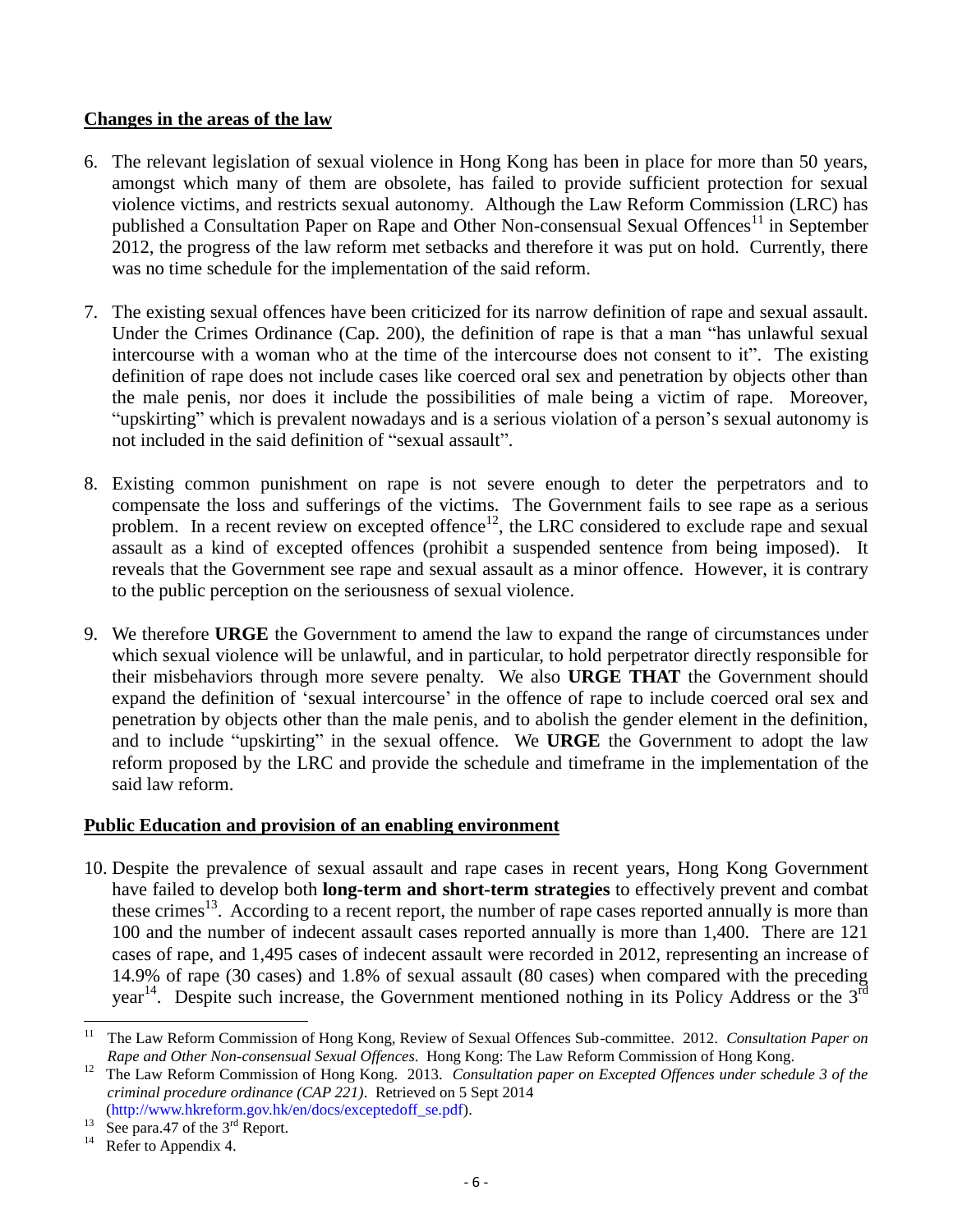Report submitted to the Committee.

- 11. The Government has not developed any effective long term strategies to combat sexual violence through like teaching gender equality in the tertiary institutions. The existing guidelines on sex education issued by the Education Department are confined only to physiological knowledge and ways to make friends and so on. There is not much on topics like sex, sexual violence, reflections on gender roles and mutual respect of others etc. The establishment of gender equality and mutual respect in society is an important step towards the prevention of sexual violence. Such subject should be given greater weight in the curriculum. Besides, more information should also be provided to the public such as the legal definition of marital rape, and the rights that a lawful wife would enjoy in a marriage.
- 12. We therefore **URGE THAT** the Government should devise long term measures and promote the ideas and practices of mainstreaming anti-sexual violence and gender perspective into formal education and community like organizing community and school based programs and activities, aiming to promote awareness of anti-sexual violence and gender equality education in formal school curriculum.
- 13. The Government do not have short term strategies to reduce the under-reporting rate through public education. The low crime reporting rate is because victims are ashamed of it and they may fear discrimination once their cases are known. Moreover, existing public education programmes do not encourage victims' to report<sup>15</sup>.
- 14. The Government has also failed to conduct public education programs to terminate discrimination and to arouse understanding and concern on sexual violence and its victims. The prevalence of rape myths has reinforced discrimination against women who encounter sexual violence. For example, victims might be criticized for wearing revealing or provocative clothing; and if victims and perpetrators know each other, victims might even be criticized for being promiscuous or leading an unrestrained life. It is important that there should be no blaming, negative labelling, discrimination and/or hostile attitudes against women suffered/suffering from sexual violence. Therefore, the public education program should encourage by-standers to report when they encounter sexual offences.
- 15. We therefore **URGE THAT** that the Government should conduct more public education programs through media to encourage victims to seek help. Most importantly, the public should be alerted that sexual violence is not a personal issue. We should all work together for combating sexual violence.

## Chapter 2

## **Article 3: Sexual violence is a violation of basic human rights and freedoms**

1. The Government lacks commitment and effort to combat sexual violence through gender

<sup>15</sup> <sup>15</sup> Findings of a recent survey from Hong Kong Women's Coalition on Equal Opportunities found that about 25.5% of women experienced family violence, 43.3% of women experienced sexual harassment and 15.4% women experience rape or sexual assault. The survey also indicated that only 17.7% victims of family violence and 8% victims of sexual violence reported to the police. Only 5.5% victims of sexual harassment seek help(See Appendix 1). In addition, RainLily hotline received 1,208 calls from Apr 2011 to Mar 2013. Among which there were 933 victims of sexual violence, but only 121 victims were willing to report to the Police. That means only 12.9% of these cases are reported to the police, with those unreported cases remaining as much as 87.1% of the total(See Appendix 4).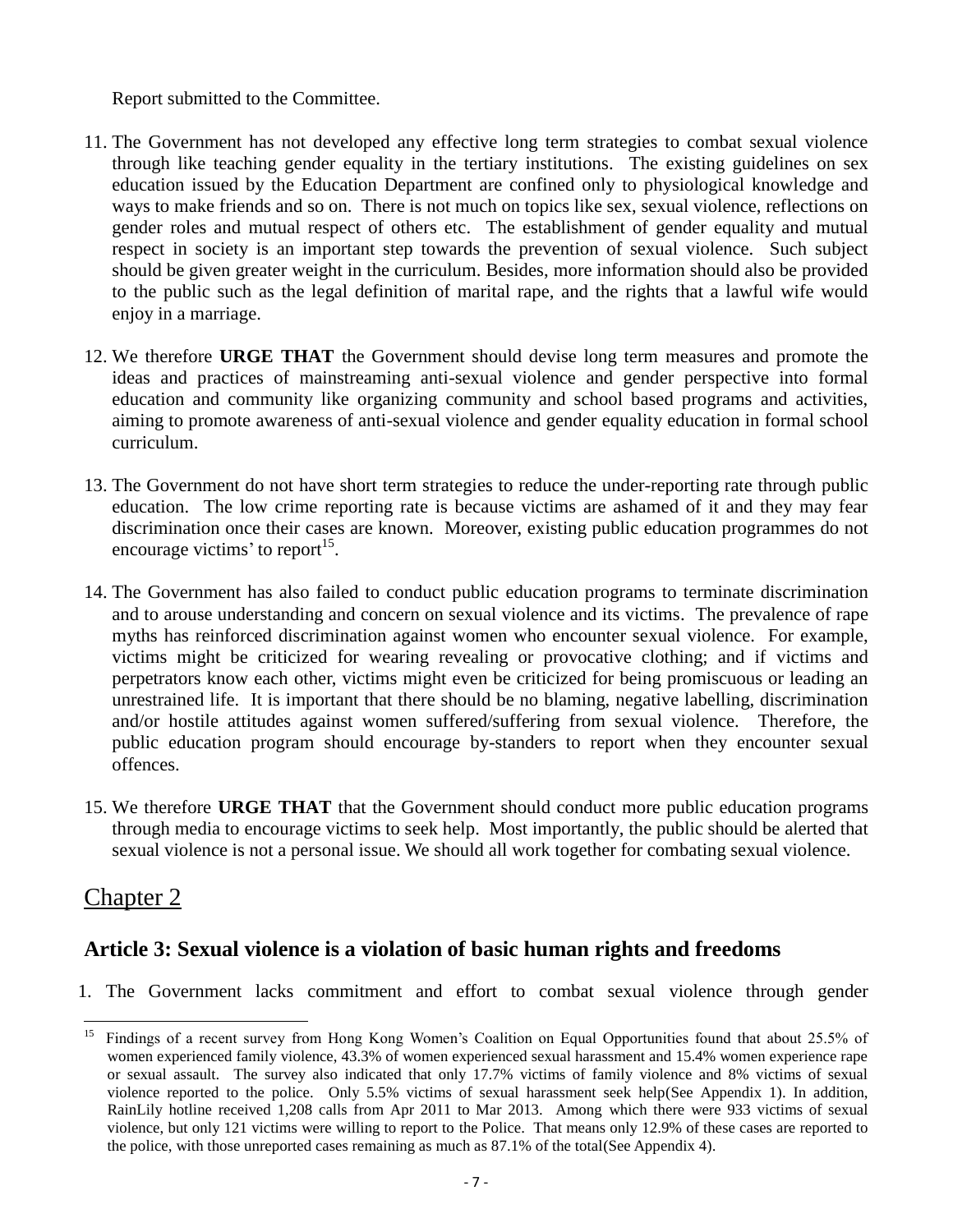mainstreaming<sup>16</sup>. At present, Women's Commission, currently an advisory body under Labour and Welfare Bureau (LWB) take up responsibility of implementing gender mainstreaming. However, the Women's Commission have failed to take up this task due to lack of effective executive power<sup>17</sup>. The LWB is neither the highest authority nor powerful enough to lead various government departments to implement gender mainstreaming policy<sup>18</sup>.

#### **Gender mainstreaming**

- 2. The Women's Commission (WC) failed to develop an effective analytical tool<sup>19</sup> to monitor the work of Government department, although gender mainstreaming (GM) checklist was introduced in 2003 and revised in  $2009^{20}$ . Although nearly 40 program areas in the Government department have used the GM Checklist, there are few achievements of GM checklist due to the lack of effective executive power of Women's Commission. Besides, the LWB team only allocated few staff to WC to carry out GM programmes. The GM checklist has failed to monitor the Police Force in reporting procedures of victims of sexual violence $2<sup>1</sup>$ .
- 3. Existing reporting procedures is not transparent and too torturous for victims. Some victims may just give up during the early stage of the investigation process due to the unbearable pressure involved, thereby making it impossible for the investigation to continue<sup>22</sup>. However, the GM checklist had never been used to evaluate the effectiveness in police reporting procedure for victims of sexual violence. In addition, the police reporting guideline for handling complainants of sexual crimes are not opened to the public. Victims of RainLily complained that their cases were rejected by the Police without knowing the reasons $^{23}$ .
- 4. Moreover, the Police said that they usually send a specially trained female police officer or by way of video recording to attend to the needs of a female victim, including interviewing the victim, taking statements from her, and arranging for referrals to other departments. But victims of RainLily, revealed that many underage victims were not using video recording. Besides, some victims have to talk about their traumatic experience in the presence of male police officers<sup>24</sup>. The Police did not maintain the number of cases in which victims made statements with the company of female police officers or by way of video recording after reporting the cases. In a report of the Panel on Welfare Services for submission to the Legislative Council<sup>25</sup> dated July 2013, the Panel was concerned about: the lack of knowledge and skill of front-line staff. They advised the Government to provide trainings to enhance the understanding and sensitivity of the front-line social workers in rendering services to people of different sexual orientations as well.

<sup>16</sup> <sup>16</sup> See Article 3, General recommendation 19 (10).

<sup>&</sup>lt;sup>17</sup> The function of Women's Commission. *South China Morning Post*, August 12, 2014.

<sup>18</sup> In Hong Kong, the highest decision-making person is the Chief Executive, under him there are 3 Secretaries (Administration, Attorney General and the Financial Secretary), and the Administration has twelve bureaus, including LWB, which is responsible for combating sexual violence and providing support services for victims of violence. At present, the LWB is the highest coordination mechanism of setting up policy about sexual violence.

<sup>&</sup>lt;sup>19</sup> See para.59 of the 3<sup>rd</sup> Report.

<sup>20</sup> Labour Welfare Bureau, Hong Kong. 2013. *Gender Mainstreaming - a global strategy for the promotion of women's advancement and gender equality*. Retrieved on 17 Aug, 2014

<sup>(</sup>http://www.lwb.gov.hk/Gender\_Mainstreaming/eng/training.html).

<sup>&</sup>lt;sup>21</sup> *Hong Kong Commercial Daily*, October 23, 2013.

<sup>&</sup>lt;sup>22</sup> See para.66 of the 3<sup>rd</sup> Report.

<sup>&</sup>lt;sup>23</sup> *Apple Daily*, October 23, 2013.

 $^{24}$  *Apple Daily*, October 23, 2013.

<sup>25</sup> Legislative Council, Hong Kong. 2012. "LC Paper No. CB(2)1597/12-13 Ref : CB2/PL/WS" Retrieved on 17 Aug, 2014 (http://www.legco.gov.hk/yr12-13/english/panels/ws/reports/ws0717cb2-1597-e.pdf).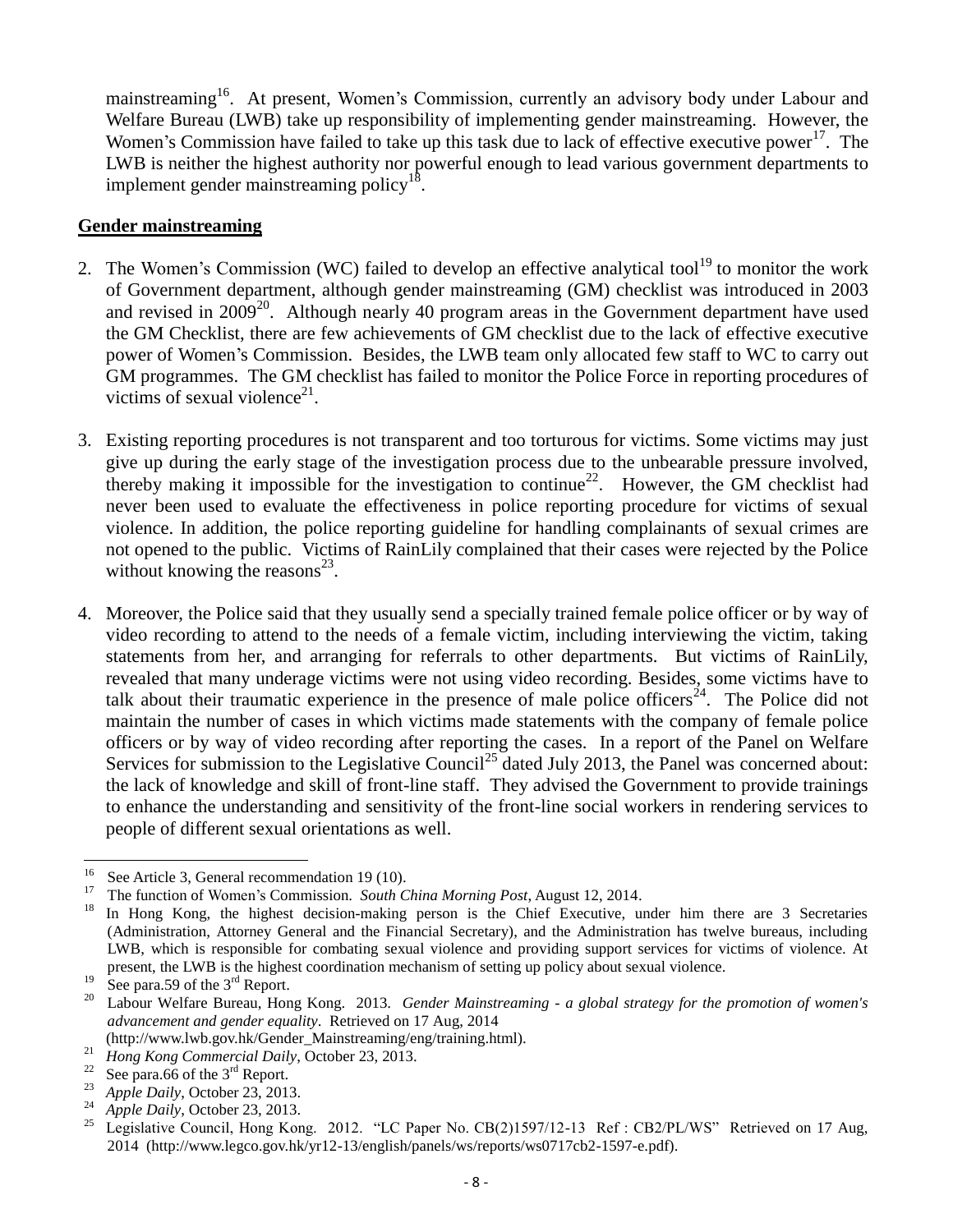5. We therefore strongly **URGE THAT** the Hong Kong Government should take serious attention and effective commitment to **implement gender mainstreaming** through setting up a higher power mechanism to coordinate, implement, monitor and evaluate policies and measure to tackle sexual violence, especially in reviewing all the procedures for reporting and for rape and sexual assault cases to be referred for criminal investigation, so as to obviate the need for the victim to recount the incident.

#### **Studies, research and data collection on women**

- 6. Hong Kong Government has not collected and compiled **sexual violence data** which is important for gender analysis and gender sensitivity policy-making<sup>26</sup>. There is no household survey on sexual violence being conducted since  $1999^{27}$ . Therefore it is difficult to collect data on the nature of sexual violence, the seriousness of the issue and the problems of under-reporting. The Women Commission has never conducted any independent surveys and research on situation of sexual violence in Hong  $Kong^{28}$ .
- 7. The survey on victims of crimes published by the Census and Statistics Department does have a detailed breakdown of sexual violence cases but this kind of survey is not done on a regular basis. As sexual violence is a rather sensitive issue, factors like the design of survey questions, the skills and gender of interviewers and so on will have a bearing on the accuracy of the data so obtained.
- 8. The conviction rate of rape and indecent assault is very low during the recent years<sup>29</sup>. However, the Government had not explored the reasons of low conviction rate, making it difficult to devise measures and strategies to increase the conviction rate.
- 9. Therefore, we **URGE THAT** the Hong Kong Government should **conduct an independent and comprehensive study** on sexual violence problem in Hong Kong in order to gain a thorough understanding of this hidden but long-standing social problem. After grasping the situation fully, it should formulate a corresponding policy and strategy in order to effectively combat sexual violence crimes.

#### **Gender Budgeting**

10. No separated funding is set assign solely for the support service of victims of sexual violence and prevention of sexual harassments in schools<sup>30</sup>. According to the LWB, the annual budget for provision of supporting services (like hotlines, shelters, crisis intervention services) for domestic and sexual violence is  $HK$10.8$  million (refer to LWB 619) but there is no separate budget<sup>31</sup>. Moreover, the Education Department does not have separate breakdown of the expenditure on prevention of sexual harassment in schools in 2011-14(refer to EDB277)<sup>32</sup>. Such preventive education programs

l <sup>26</sup> See para. 68 in the Considerations of reports.

<sup>27</sup> The figures available are from the last survey was 15 years ago. (Conducted in 1999 and the subjects were the victims of 1998)

<sup>&</sup>lt;sup>28</sup> See para. 70 of the  $3<sup>rd</sup>$  Report.

<sup>29</sup>  $\frac{29}{30}$  See Appendix 4.

<sup>&</sup>lt;sup>30</sup> See para. 67 of the 3<sup>rd</sup> Report.<br><sup>31</sup> Logislative Council Hong *V*.

<sup>31</sup> Legislative Council, Hong Kong. 2013. *LC Paper No.LWB(WW)619, Secretary for Labour and Welfare response to question by Hon. LEUNG Kwok-hung on the expenditure for handling sexual violence cases*. Retrieved on 17 Aug, 2014 (http://www.legco.gov.hk/yr12-13/chinese/fc/fc/w\_q/lwb-ww-c.pdf).

<sup>32</sup> Legislative Council, Hong Kong. 2010. *LC Paper No EDB 277, 0985 point (a) Secretary for Education response to*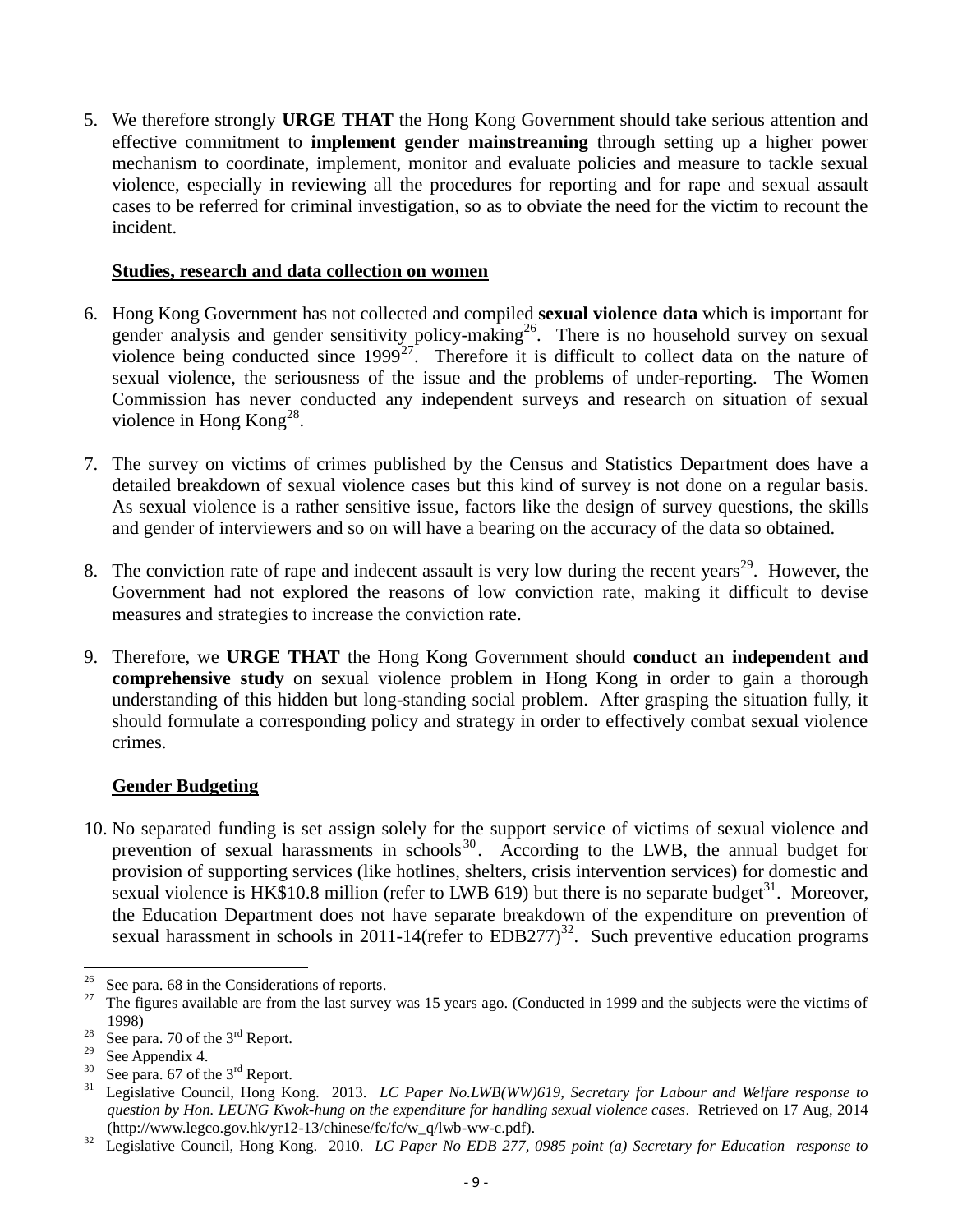were only integrated in different school curriculum and activities and the effectiveness is unable to assess. There is no breakdown of this figure made available to the public, therefore it is difficult to assess whether the Government has allocated sufficient resources to combat, among others, sexual violence against women as recommended by the Committee at the  $36<sup>th</sup> Session<sup>33</sup>$ .

11. We therefore strongly **URGE THAT** there should be a gender budgeting in the budget planning by the Government.

## Chapter 3

## **Article 5: Sex Role Stereotyping and Prejudice**

#### **Legislation protecting women against violence**

- 1. As stated in para. 95 of the  $3<sup>rd</sup>$  Report, the Government are currently studying the Law Reform Commission ("the LRC") report on stalking in depth for formulating laws on stalking.
- 2. The LRC released the Stalking Report on 30 October 2000. On 19 December 2011, the Government published a consultation paper to consult the public on an anti-stalking law. The consultation period ended on 31 March 2012. We **URGE THAT** the Government to put forward the law for discussion and reading of the Legislative Council.

#### **Training to professionals**

- 3. The Government should seek to improve gender sensitivity training for judicial and law enforcement officials, health professionals and social workers on violence against women.
- 4. The Police are at the front line combating sexual violence. There are internal guidelines as to treatments to sexual violence victims; however, the victims have suffered from secondary traumatisation when reporting their cases. See more in paragraphs 3-4 of Chapter 2 above.
- 5. The Judiciary is not trained with gender sensitivity to handle the victims. They have undermined the necessity of court facilities to protect the integrity and dignity of the victims. Victims can hardly access to court facilities unless the relevant section<sup>34</sup> expressly provide the protection.
- 6. The Government mentioned the guidelines developed by the AED of public hospitals for healthcare staff on the management of victims of sexual violence and the victim should be treated in a safe, confidential and protected manner<sup>35</sup>. However, the Government has failed to provide sufficient facilities to support the implementation of these guidelines.
- 7. Although trainings have been provided by SWD to enhance the understanding and sensitivity of the

 $\overline{\phantom{a}}$ 

*question by Hon. WONG Pik-Wan, Helena*. Retrieved on 17 Aug, 2014 (http://www.legco.gov.hk/yr09- 10/chinese/fc/fc/w\_q/edb-c.pdf).

<sup>&</sup>lt;sup>33</sup> See para. 36 of the Concluding Comments in the  $36<sup>th</sup>$  Session.<br><sup>34</sup> Criminal Brazadius Ordinance (Can 221) a 70D

<sup>&</sup>lt;sup>34</sup> Criminal Procedure Ordinance (Cap. 221), s.79B.

See para.143 of the  $3<sup>rd</sup>$  Report.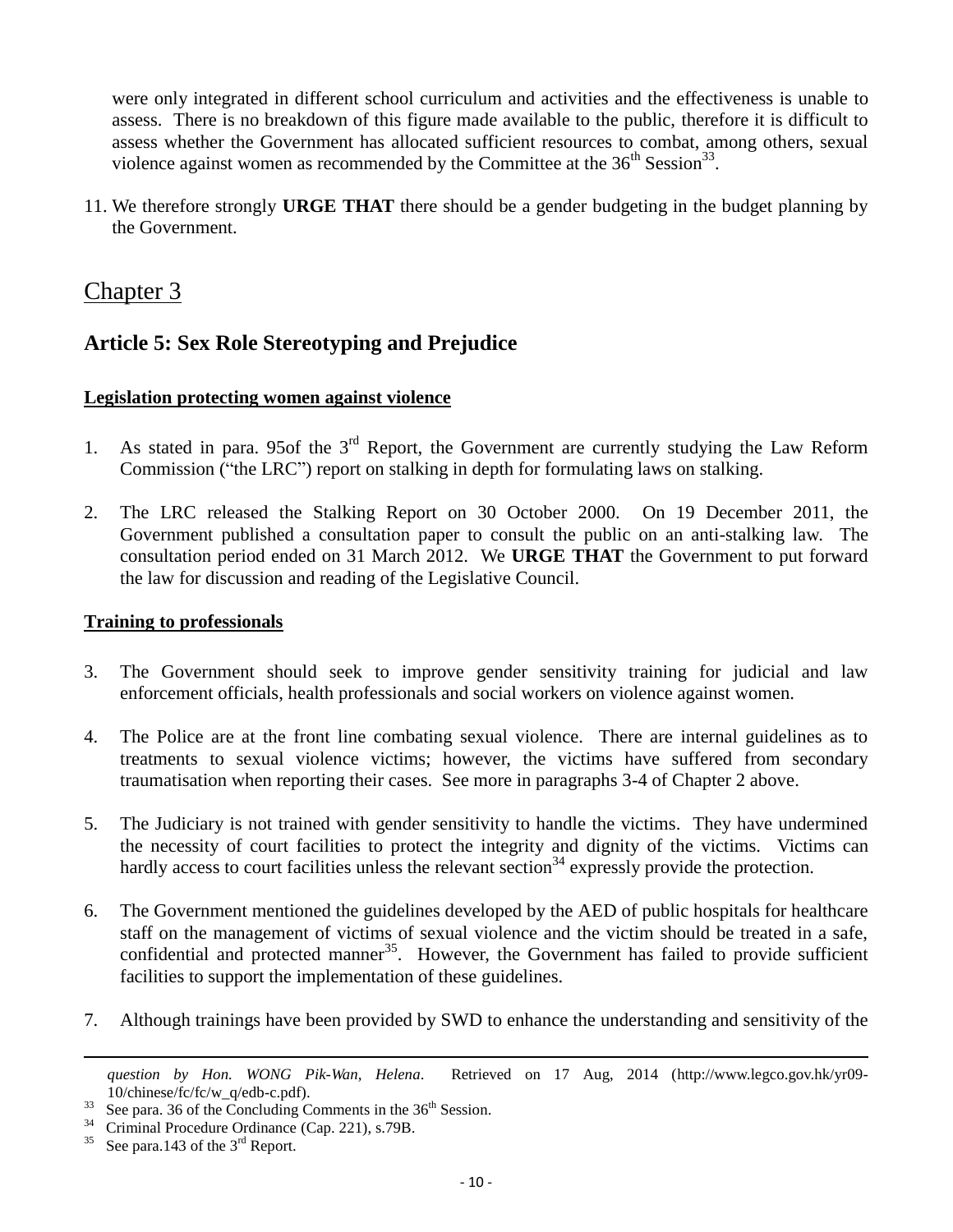front-line social workers in rendering services to the victims, the provisions of welfare services require substantial improvement<sup>36</sup>.

8. We **URGE THAT** the Government should implement gender sensitivity as the core element of general policy on combating violence. The Government should provide the number of gender sensitivity trainings to the judicial and law enforcement officers (including judges, prosecutors and Police) regarding sexual violence. The Government should also thoroughly review the sufficiency and effectiveness of training to professionals, including the Police, the Judiciary and the Health Care Workers. The relevant guidelines should be revealed for the public and relevant organizations to monitor their effectiveness in solving the problem.

#### **Legal implementation of Victim Impact Statement (VIS)**

- 9. According to the National Center for Victims of Crime, VIS are often "the victims' only opportunity to participate in the criminal justice process or to confront the offenders who have harmed them" from the victims' perspective<sup>37</sup>.
- 10. Sexual violence crimes are one of the crimes where VIS is applicable. Sexual violence victims suffer from severe emotional damage and only by VIS, the others can learn about their feelings, at the same time, they can heal their wounds through giving  $VIS^{38}$ .
- 11. In the judicial process of Hong Kong, VIS is not included in sentencing, despite the worldwide increasing trend to provide the opportunity for the victims to express themselves, apart from repeating the case or answering specific questions in the cross examination.
- 12. There are mainly two purposes of submitting VIS: (1) the sentencing judge can assess the seriousness of the harm suffered by the victim which judges must take into account when determining the sentence to be imposed on the perpetrator; and (2) the victim can input in the administration of justice.
- 13. We **URGE THAT** the Government to formally include VIS in the judicial process.

## Chapter 4

## **Article 11: Equality in Employment and Labour Rights**

#### **Policy for Migrant Domestic Workers (MDWs)**

 $36\,$ <sup>36</sup> See Hung, Suet-lin. 2011. Page 101 in *A Study on Help Seeking Experiences of Sexual Violence in Hong Kong: Community Response and Second Victimization*. Hong Kong: Association Concerning Sexual Violence Against Women.

<sup>&</sup>lt;sup>37</sup> The National Center for Victims of Crime. 2012. *Victim Impact Statements*. Retrieved on 4 May, 2014 (http://www.victimsofcrime.org/help-for-crime-victims/get-help-bulletins-for-crime-victims/victim-impact-statements).

<sup>38</sup> See McGovern, Danica. 2009. Page 25in *The Therapeutic Potential of Victim Impact Statements for Sexual Violence*. In accordance with Prof. McGovern, there are four dimensions of therapeutic potential of the VIS, namely :-

I. Receiving formal recognition of the wrong and acknowledgement of the harm;

II. Developing insight into the effects of the sexual violence and the resources available for addressing those effects;

III. Facilitating grief and growth; and

IV. Reducing shame.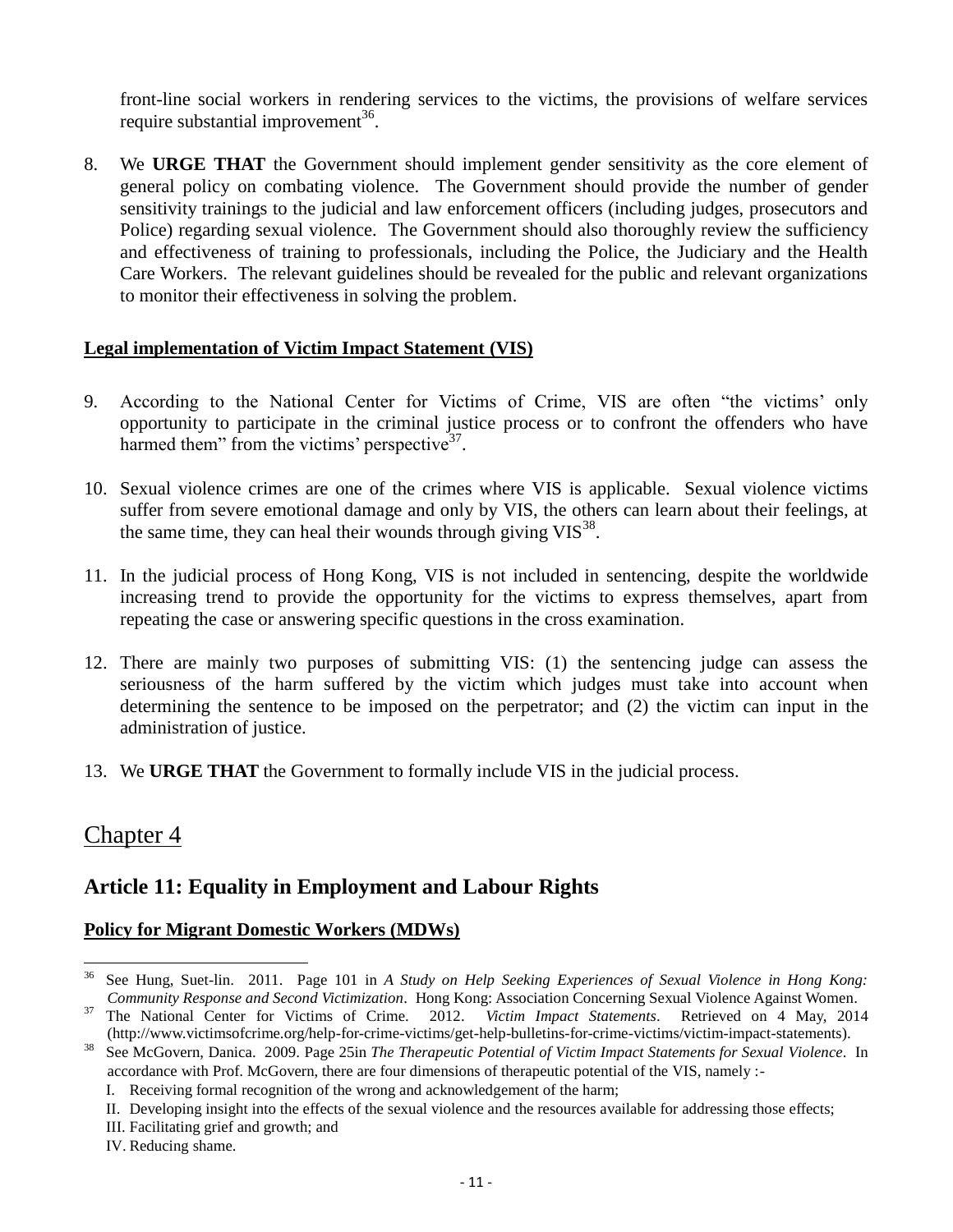- 1. According to the Concluding Comments in the  $36<sup>th</sup>$  Session, the Committee urged the Government to repeal the "Two-week Rule" and to implement a more flexible policy regarding foreign domestic workers in its previous concluding comments.
- 2. The Government claim that the migrant women enjoy the same entitlement to equal statutory rights and benefits including statutory holidays, maternity protection, etc. All anti-discrimination ordinances also apply to migrant workers and the legal aid scheme is provided by the government and they are subject to the same eligibility criteria as local residents<sup>39</sup>. However, the gender-neutral policy cannot fully protect the migrant women from the abuse of employers and exploitation from agencies. On the other hand, the Government do not establish a specific policy or protocol for facilitating MDWs' access to remedy.
- 3. The Government further responds that it will not repeal the "Two-week Rule" and only grants the discretion to MDWs in case there are some special reasons such as they have been abused  $40$ . However, the reality is once the MDW complains of being abused or exploited, she will lose her job and thus work permit and will be deported. The said discretion fails to encourage the MDWs to voice out and pursue their rights.
- 4. A survey on the situation of female domestic workers by the Mission for Migrant Workers in 2013 founded that 18% of 3000 female interviewees have faced physical abuse and 6% suffered from sexual abuse. In fact, the figures represent only the tip of the iceberg as many victims are too scared or lack of information to make complaints $41$ .
- 5. In general, the legal process of criminal offences from police-reporting to judgment may need several months to more than 18 months. Even the discretion on "Two-week Rule" is exercised on grounds of maltreatment, the visa extension is regularly renewed on monthly basis and the applicant requires paying \$160 ( $\approx$  US\$20) for the extension fee every month until the determination of the case. With no income and no subsidy, the MDWs are difficult to afford the payment of visa extension fee for a long time.
- 6. We **URGE THAT** the government of Hong Kong (i) should shorten the length of legal process in these cases; (ii) should revise the length of extension of stay if the case of maltreatment is reported to the police or labour department; (iii) should waive the extension fee for the victim of crime.

#### **Support for the Migrant Domestic Workers (MDWs)**

- 7. The Government states that a number of centres are providing the social support services and trainings for MDWs. Publications and seminars on the employment rights and benefits of MDWs in their language are distributed to them for raising the awareness<sup>42</sup>. However, there is lack of remedial service and support for MDWs if their rights are violated.
- 8. Once the MDWs are abused by their employers and report to the police, they will simultaneously lose their jobs and incomes. During the legal procedure, they are requested to stay in Hong Kong as

<sup>39</sup> See para.271-272 of the  $3<sup>rd</sup>$  Report.

<sup>&</sup>lt;sup>40</sup> See para.287-289 of the 3<sup>rd</sup> Report.

<sup>41</sup> Levine, Jonathan. 2013. "Survey reveals extent of abuse of foreign maids in Hong Kong" *South China Morning Post*, 4 Aug, 2013.

<sup>&</sup>lt;sup>42</sup> See paras.281-283 and  $285 - 286$  of the 3<sup>rd</sup> Report.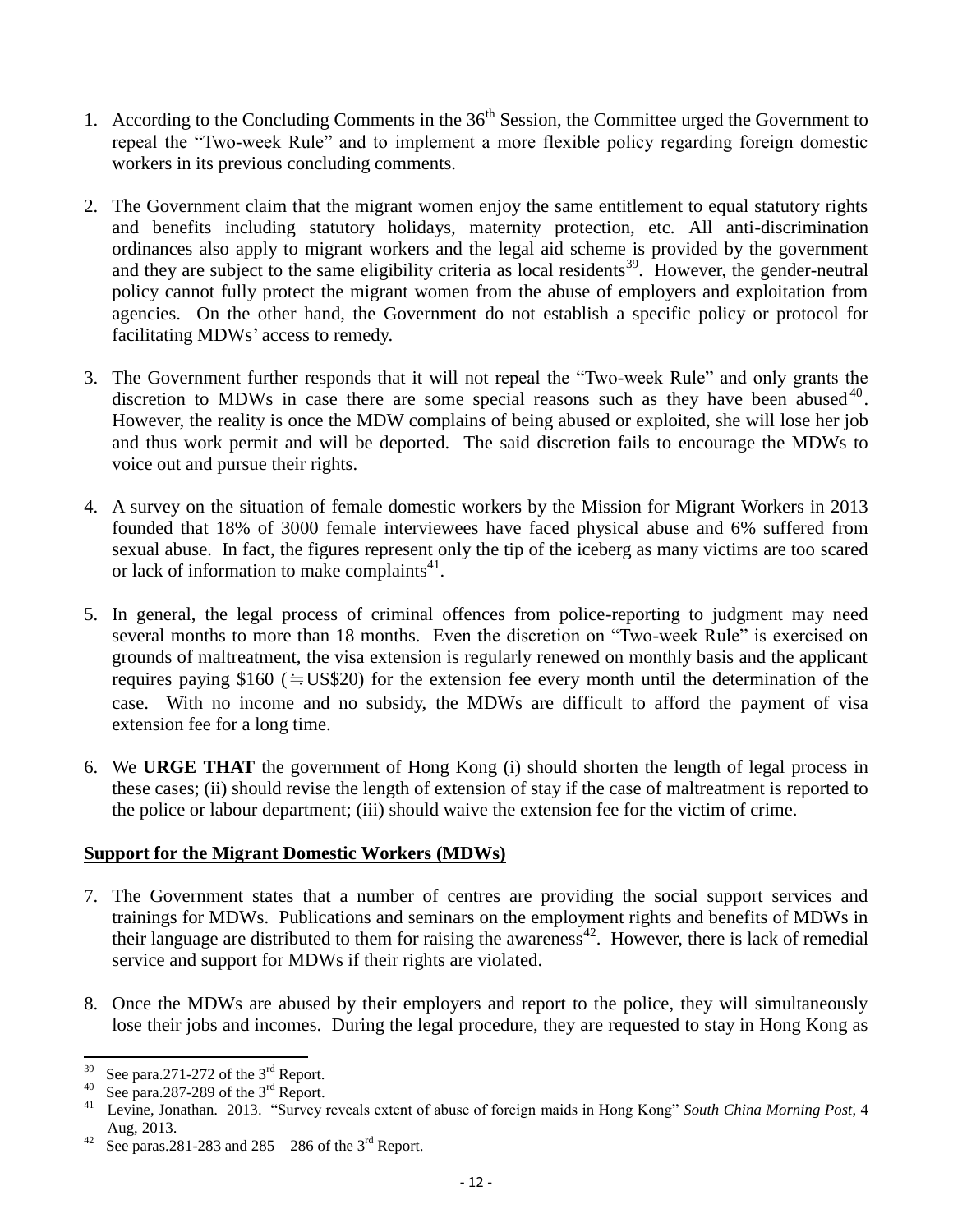witnesses of the case but they are not allowed to apply for a new work permit without returning to their place of domicile. Result from the loss of work permit; the MDWs are not eligible for some kinds of public services such as health care service.

- 9. The MDWs, differ from local citizens, are not eligible for applying the financial assistance in Hong Kong even they are the victims of abuse or violence. All the financial assistance schemes such as social security and emergency fund only accept the application from Hong Kong residents. Therefore, it is difficult for them to sustain their living for several months to more than one year.
- 10. In addition, there are 319,325 MDWs working in Hong Kong in 2013, but no government-funded service is provided for MDW victims. Although some MDW-oriented NGOs provide remedial service such as temporary safe houses and assisting the aggrieved workers to go through the legal process, the lack of long-term funding sources may affect the stability of services.
- 11. On the other hand, most of the MDWs come from Indonesia and Philippines and there is a big cultural difference between Chinese and Southeast Asian. However, no awareness arising from education or promotion is provided for employers and agencies in order to lessen the tension from the cultural difference or discrimination towards MDWs.
- 12. We therefore strongly **URGE THAT** the Government i) should establish a comprehensive support and welfare scheme and set up a one-stop remedial service centre for MDW victims including psychological support, financial assistance and shelter; ii) should organize the mandatory awareness raising and cultural understanding programs on preventing exploitation and abuse to new MDWs and employers respectively before starting the contract instead of spreading the pamphlets or information materials.

## Chapter 5

## **Article 12: Health**

1. Although it is known that violence against women puts women's health and lives at risk,  $43$ the Government ignored the adverse impact of sexual violence to women's health in particular that victims lack access to health care system<sup>44</sup>. Some victims experience psychological problems as long as 15 years after the assault. Effects of violence may also be fatal resulting intentional homicide, severe injury or suicide. Studies show that the health care costs of women who were raped or assaulted were 2.5 times higher than the costs of other women. RainLily found that the 70% of the female victims suffered from depression, 13% of them attended the psychiatric ward, 47% had selfharm behaviour, 25% had suicidal ideation and 20% had attempted suicide after the sexual assault  $incidents<sup>45</sup>$ .

#### **Access to health care system**

2. The Government claimed that it has introduced a comprehensive and one-stop service model

<sup>43</sup> <sup>43</sup> Referring to article 12, GR 19 (point 19) and 24.

<sup>&</sup>lt;sup>44</sup> See para.321 of the  $3<sup>rd</sup>$  Report.

<sup>45</sup> Cheung, Fanny M., Ng, Wai-ching.2005. *Rainlily Build-in Study Report 2001-2003*. Hong Kong: Association Concerning Sexual Violence Against Women, The Gender Research Centre at the Chinese University of Hong Kong.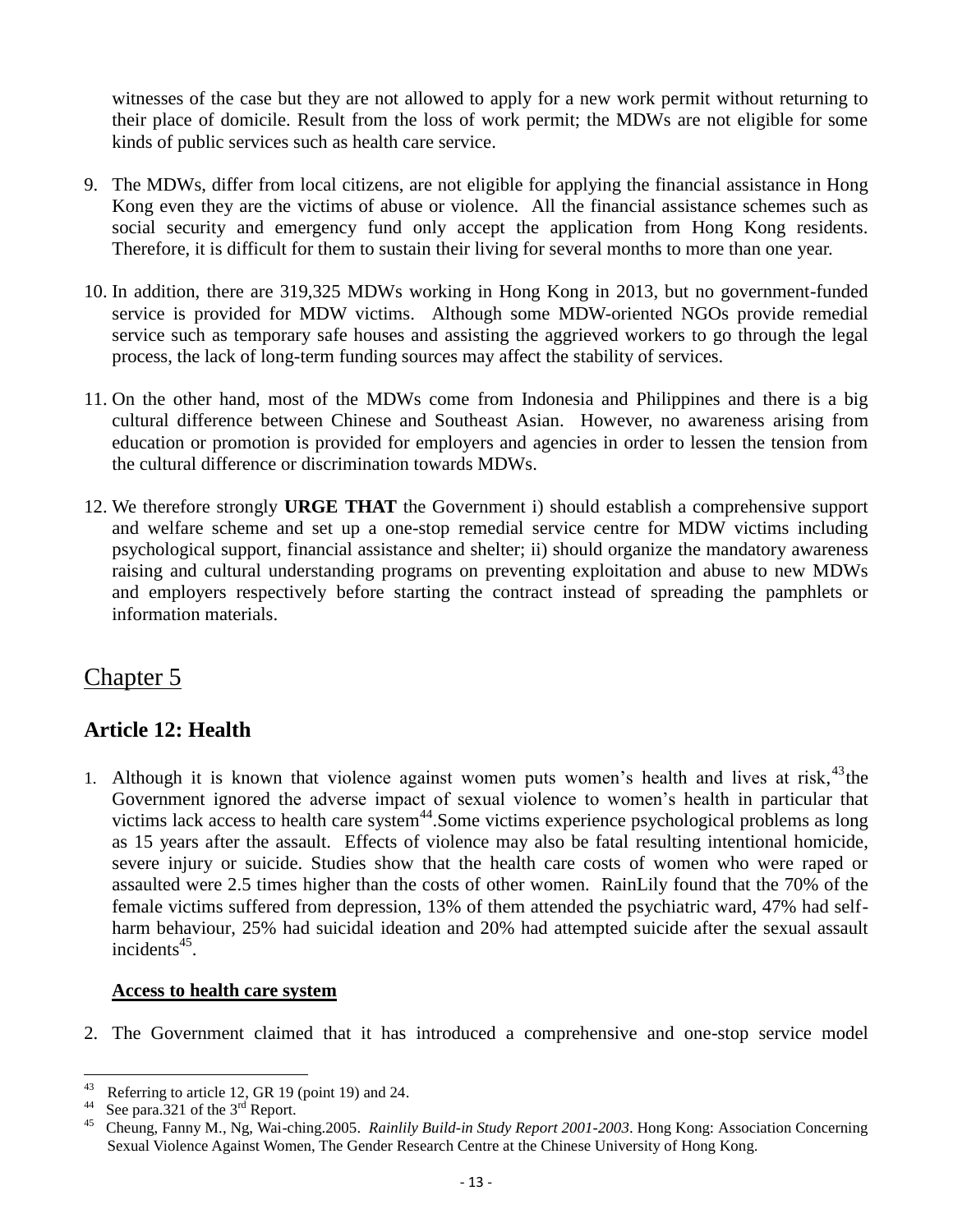involving multi-disciplinary assistance for victims of sexual violence in response to the Committee's recommendations<sup>46</sup>, but the only up to standard "one-stop" rape crisis centre in Hong Kong was not supported by the Government<sup>47</sup>.

- 3. According to World Health Organization's guidelines, "the ideal is that the medico-legal and the health services are provided simultaneously; that is to say, at the same time, in the same location and preferably by the same health practitioner". Therefore, the rape crisis centre should take place at one site where there is high **accessibility** to the full range of services and facilities that the victims may need, for example, within a hospital or a clinic<sup>48</sup>.
- 4. However, existing service in Hong Kong fail to reach the abovementioned WHO's guidelines. The existing CEASE Crisis Centre Centre has not adopted a hospital-based model and has failed to provide a "one-stop" supporting services exclusively to female sexual violence victims as recommended by the Committee in the  $36<sup>th</sup> Session<sup>49</sup>$ .
- 5. A one-stop rape crisis centre should include hotline for enquiry, 24-hour outreaching, crisis intervention, arrangement of medical examination, therapeutic group, counseling, and legal services, based in a hospital. The victims are able to access all services at one location. It helps to build up a sense of security and confidentiality for the victims. While a victim is receiving immediate medical examination, forensic evidence is obtained. After urgent treatment, the victim can give evidence by video-recording. The video statement can be applied in other occasions such as counseling and trial, to reduce the need to repeat the victim's case. One-stop also implies that the victim can reach help from different officers and professionals at the centre. Second traumatisation can be therefore avoided.
- 6. Sexual violence causes damage to women's dignity and psychological harm. We therefore strongly **URGE THAT** the Government should establish or support a real "one-stop" rape crisis center which offers a single location at local hospital at which all services can be accessed, including forensic examination, police statement taking, counseling and health services.

#### **Prevention of sexual abuse for younger generation**

- 7. Internet use has become increasingly prevalent among youngsters and children. There is increasing number of sexual offences arising from frauds in online social networking. According to the crimes reported and the figures of crimes detected, the number of rape and sexual assault cases reported annually in 2012 is 45, which was increased to 50% when compared with statistics of  $2011^{50}$ . However, nothing effective has been done to educate young people on how to protect themselves from sex crimes.
- 8. We therefore strongly **URGE THAT** the Hong Kong Government should conduct a public education

l <sup>46</sup> See no.452 of the  $2<sup>nd</sup>$ Report(A/61/38).

 $^{47}$  See para.376 of the 3<sup>rd</sup> Report.

Victims should be able to access the service in 24-hour. Besides, the guiding principles of service provision to victims should include accessibility, security, clean and private. Location of the service provision should be either within a hospital or a medical clinic, or somewhere immediate access to medical expertise. The victims should also be able to access to a range of laboratory and counseling services as well. Sufficient facilities and equipment means an examination room, separate room for talking with the victims, shower and toilet for victims, a room for police, and a reception area for waiting family and friends.

<sup>&</sup>lt;sup>49</sup> See para. 452 of the Concluding Comments in the  $36<sup>th</sup>$  Session.

See Appendix 5.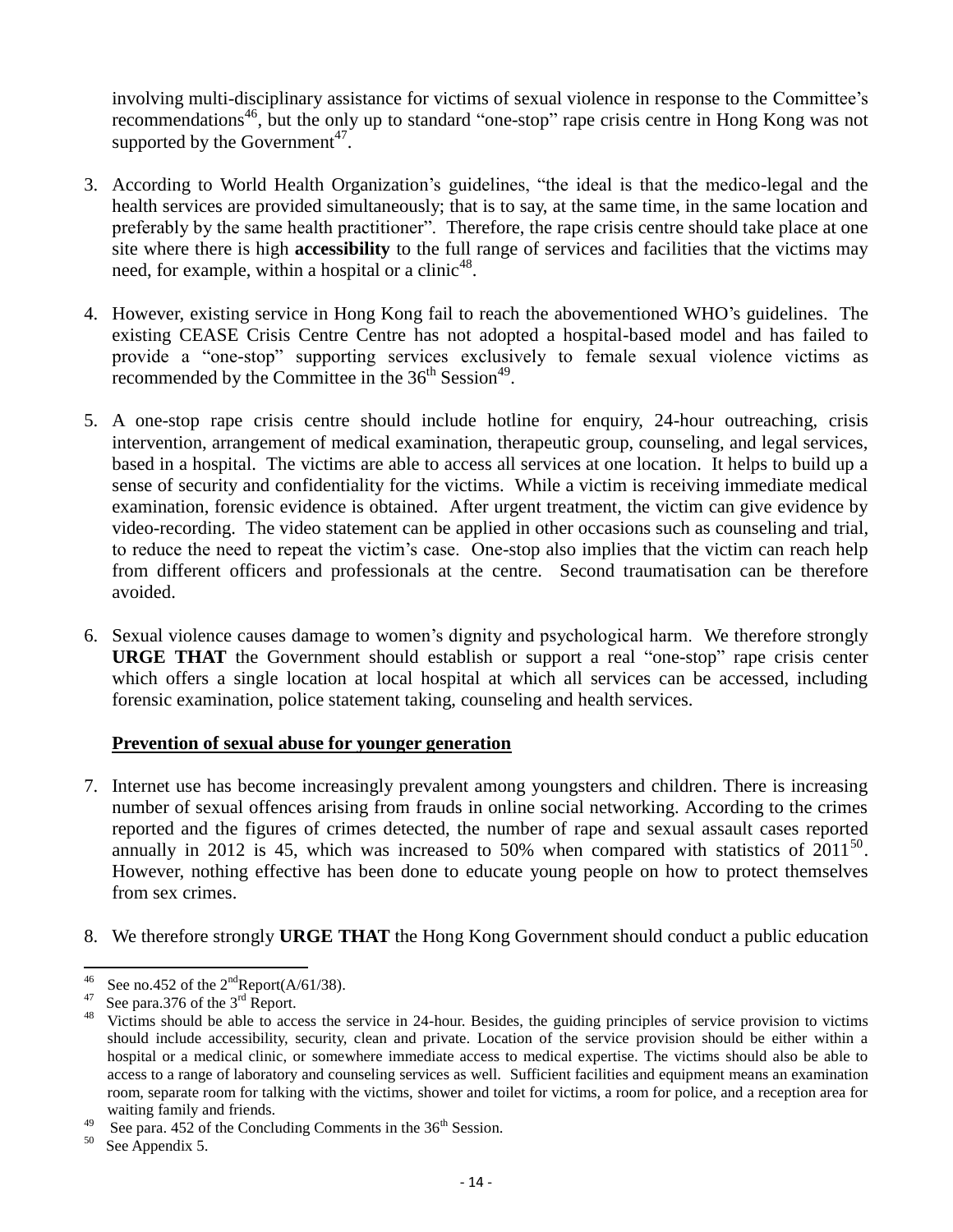TV to prevent sexual violence for our younger generation. More emphasis should be put on the seriousness of the internet crime. Most importantly, the message of the TV film should encourage the victims to seek help because sexual violence is not their fault.

## Chapter 6

## **Article 13: Women in economic, social and cultural life**

#### **Social Security**

- 1. Different from other forms of physical violence, most victims of sexual violence suffer from a lot of long-term psychological impacts such as Post Traumatic Stress Disorder and depression. It affects the daily functioning and even daily life. Apart from the emotional support, a prompt and accessible social security scheme is necessary for supporting the victims to walk through the trauma.
- 2. Under the social security system in Hong Kong, the Criminal and Law Enforcement Injuries Compensation (CLEIC) Scheme provides financial awards to persons who are injured as a result of a crime of violence. However, the CLEIC only accepts the physical or mental injuries. In fact, all the above-mentioned impacts and influences should be recognized as injuries caused by sexual violence and should therefore entitle the victims to receive compensation under the CLEIC.
- 3. We **RECOMMEND THAT** CLEIC scheme should broaden the coverage to the scope of psychological impacts and income loss caused by the crime of sexual violence.

#### **Women of ethnic minorities (EM)**

- 4. In para. 429-438 of the  $3<sup>rd</sup>$  Report, the Government stated that four support service centres have funded to provide the adaptation programs and supportive services for ethnic minority people in order to combat racial discrimination and integration of ethnic minorities. However, the needs of EM women and girls from gender perspective are not specifically addressed.
- 5. In reality, the problem of gender inequality and stereotyping is still serious among the community of ethnic minorities. In their traditional customs and culture, the social status of women is low and they usually play a subordinate role in family. In 2011 Population Census Report of ethnic minorities<sup>51</sup>, the female labour force participation rate is lower than male in all ethnic groups. The lowest participation rate is only 12.4%as in Pakistani group. Besides the low participation rate in labour force market, EM women receive lower income than men do. In conclusion, EM women are suffering the inequality on economic status.
- 6. We believe that the traditional gender stereotypes, such as being a housewife after marriage, is the main factor leading to the difference of economic status and participation in labour force rather than language barriers and vocational skills. Thus, only the social adjustment programs and social integration training are not enough for upgrading the social status of EM women.
- 7. In addition, sex is a taboo in most of the EM culture and religion. In their traditional masculine culture, men have power and privilege on sex and marriage. EM women are educated to be

<sup>51</sup> <sup>51</sup> Census and Statistic Department, Hong Kong. 2012. *2011 Population Census Thematic Report: Ethnic Minorities*. Hong Kong: Hong Kong Government.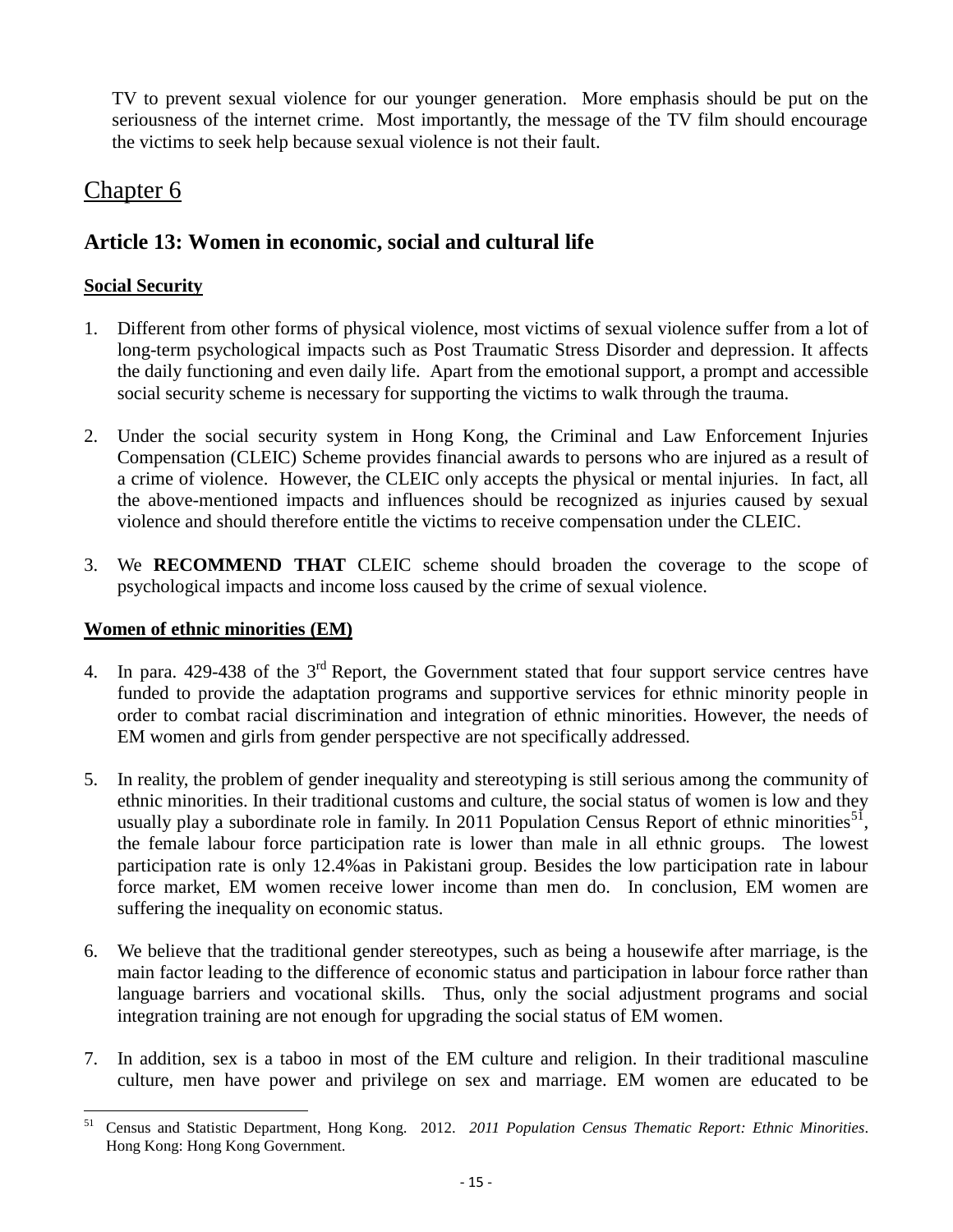submissive and obedient to men. Under this oppressive culture, they have no idea on any kind of violence against women. Therefore, sexual violence and domestic violence are usually happened in EM communities but the victims always tolerate violence because of ignorance.

- 8. We believe that the concept of zero-tolerance on violence against women is globally accepted regardless of culture and religion. Thus, we **URGE THAT** the education and promotion on prevention of sexual violence and domestic violence and gender education should be designed and provided for EM based on their cultural belief. Besides, the inter-departmental and multidisciplinary working group should be set up for discussing policies on eliminating gender discrimination in EM communities.
- 9. We **URGE THAT** the Government of HKSAR should take all measures to safeguard the EM women from economically dependent role in EM communities so that the EM women can be able to resist from domestic violence and sexual violence.
- 10. Although the Government claim that many community services are available for EM groups, there is a distinct lack of provision of gender-perspective based services. We **RECOMMEND THAT** the gender sensitive training to interpreters and staffs of related services should be enhanced especially in tackling cases of domestic violence and sexual violence.

## Chapter 7

 $\overline{\phantom{a}}$ 

## **Article 15: Equality before the Law**

#### **Treatment of women in court**

- 1. The distinctive nature of sexual violence trial has made the victims hesitate to go into the witness box, although there are some protections for the victims, as found in both statutory provisions and non-statutory prosecution policies and guidelines in Hong Kong.
- 2. There are mainly two existing court facilities to protect the rights and dignity of the victims: testifying behind a screen; and testifying through live TV link.
- 3. Vulnerable witnesses<sup>52</sup>, with the leave of the Court, may give evidence by these court facilities. **"Witness in fear"**<sup>53</sup> **is usually referred to witness or his family in physical fear, whether emotional distress would be taken into account will be of judicial discretion.** Victims are often informed in the last minute that the Court has not granted them the use of court facilities.
- 4. We **URGE** the Government to provide these court facilities to the sexual violence victims, irrespective of age and mental capacity. **One possible way is to include sexual violence victims as one category of "vulnerable witness".** The victims should be informed of their rights when they are giving statement at the police station. They should be given opportunity to choose video

<sup>&</sup>lt;sup>52</sup> The provisions allowing these three categories of vulnerable witnesses (i.e. witness in fear, child and mentally incapacitated person)to give evidence by live television link are separately set out in Criminal Procedure Ordinance s.79B(2), (3) and (4).

<sup>&</sup>lt;sup>53</sup> "Witness in fear" is defined under Criminal Procedure Ordinance s.79B(1) as a witness whom the court hearing the evidence is satisfied, on reasonable grounds, is apprehensive as to the safety of himself or any member of his family if he gives evidence.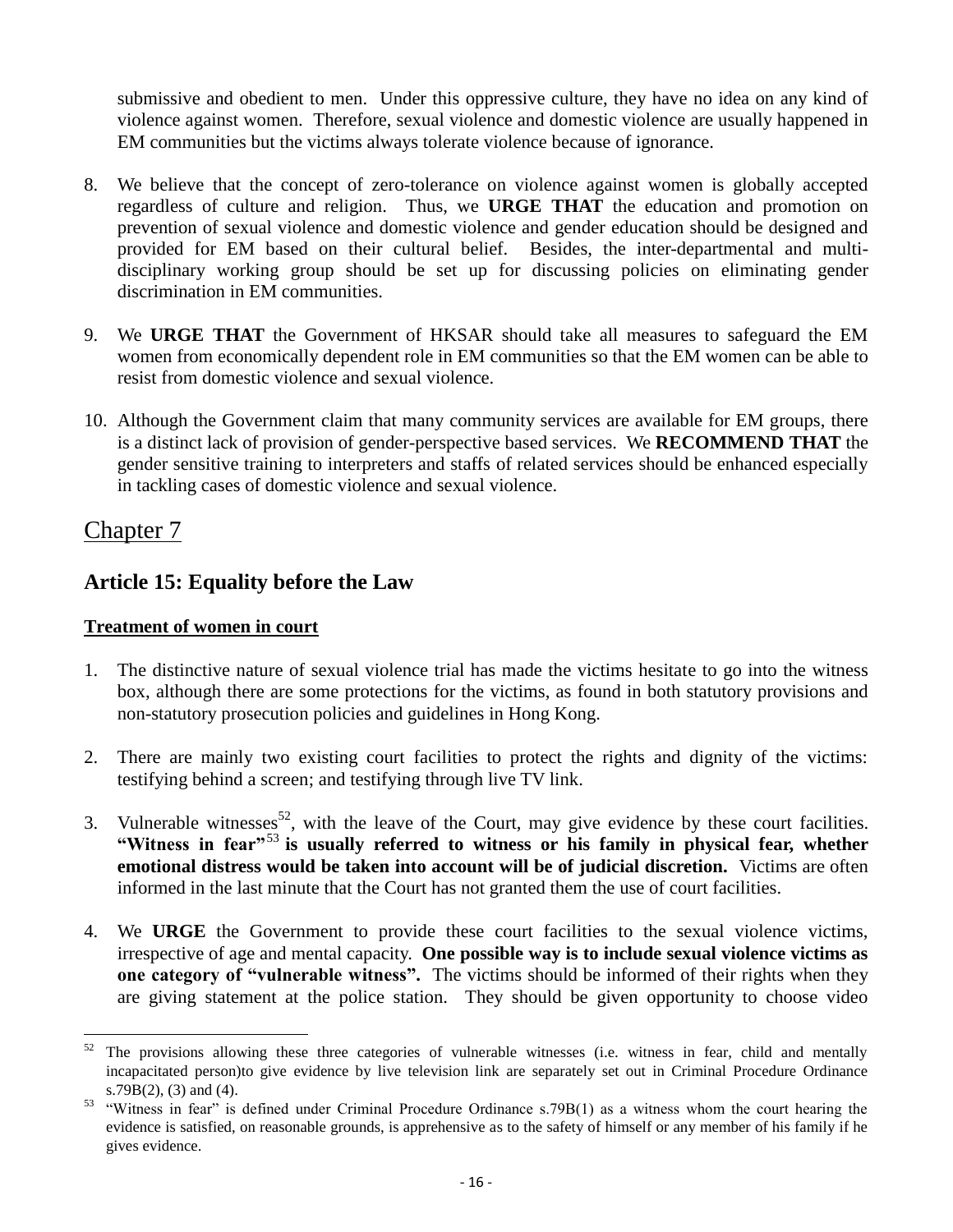recording starting from giving statement until finishing cross-examination in the witness box. **A further step forward is to specifically codify the provision of court facilities to better address the vulnerability of the victims**<sup>54</sup> **.**

- 5. **Meanwhile, the Government should fully enforce the non-statutory provisions to effectively protect the victims before the codification has been passed.** While the Police are at the front line to help the victims, they should be provided with sufficient gender-sensitive trainings to enforce the provisions on one hand, and to respect the rights and integrity of the victims.
- 6. The trial process is really very burdensome and intimidating for the victims as they have to repeat mentioning the incidents and these recall the traumatic memories of rape. Gender-sensitive training should be given to our judges in Hong Kong.
- 7. The Government should provide periodic reports on the enforcement of the non-statutory provisions and to evaluate the effectiveness of such provisions in protecting the victims.

## **Marital rape<sup>55</sup> and related sexual offence**

- 8. In making the Concluding Comments in March 1999 on Hong Kong's initial report <sup>56</sup>, the Committee urged the amendment of existing legislation to include marital rape as a criminal offence. In 2003, the legislature amended relevant sections in the Crimes Ordinance<sup>57</sup> only to clarify the term "unlawful sexual intercourse" does not include sexual intercourse that a man has with his wife.
- 9. Although marital rape has been codified for years, cases of marital rape and indecent assault between spouses have been under-reported. From 2002 to 2014, there have been only 2 reports publicized by various newspapers in Hong Kong. During the same period, there have been only 2 cases in the Court of First Instance<sup>58</sup>.
- 10. The provision<sup>59</sup> has adopted the definition of "unlawful sexual intercourse" in rape as limited to the penile penetration into the vagina. Anything less than the male genitalia or inserted into other parts of the female body excluding the vagina will be charged and convicted of indecent assault.
- 11. It is inadequate to reflect the gravity of non-penile penetration assaults, as the physical and psychological impacts of which could be as serious as rape. The victimization and the emotional trauma that is often suffered by the victims such as "depression, fear, shock, anger and humiliation" remain from the intrusion regardless of the distinction between penile and non-penile sexual penetration. It is an outrageous and unacceptable behavior and the need to categorize penile penetration and non-penile penetration is excessive.

<sup>54</sup> <sup>54</sup> See Court Protection for Sexual Offence Complainants, Association Concerning Sexual Violence Against Women, March 2013.

<sup>55</sup> See point 8 of Agenda item 4.

<sup>56</sup> CEDAW. 1999. *Concluding Observations: China*. Geneva: CEDAW committee.

 $57$  Crimes Ordinance (Cap. 200), sections 118, 119, 120 and 121.

<sup>58</sup> Cases in involving facts that are relevant to marital rape and indecent assault in divorce and family proceedings and other marital indecent assault charges decided at the Magistrate are not included.

<sup>&</sup>lt;sup>59</sup> Crimes Ordinance (Cap.200), section 118.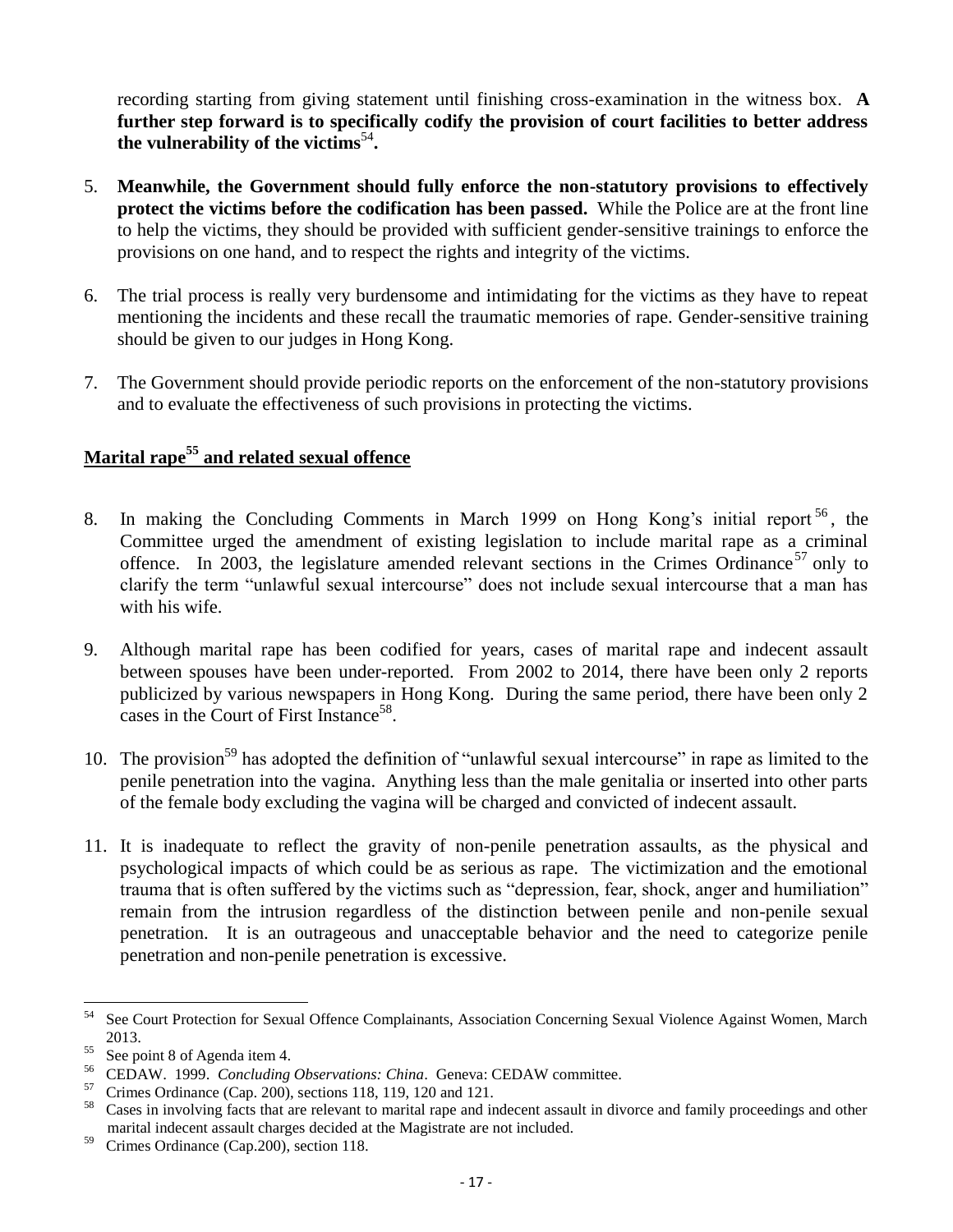12. We therefore strongly **URGE THAT** the Government should take serious attention and commitment to combat sexual violence through reviewing laws on marital rape and related sexual offences to include non-penetration intercourse, and reconsidering measures to tackle sexual violence, in particular to ensure and to safeguard the rights and welfare of female victims of sexual violence.

-End-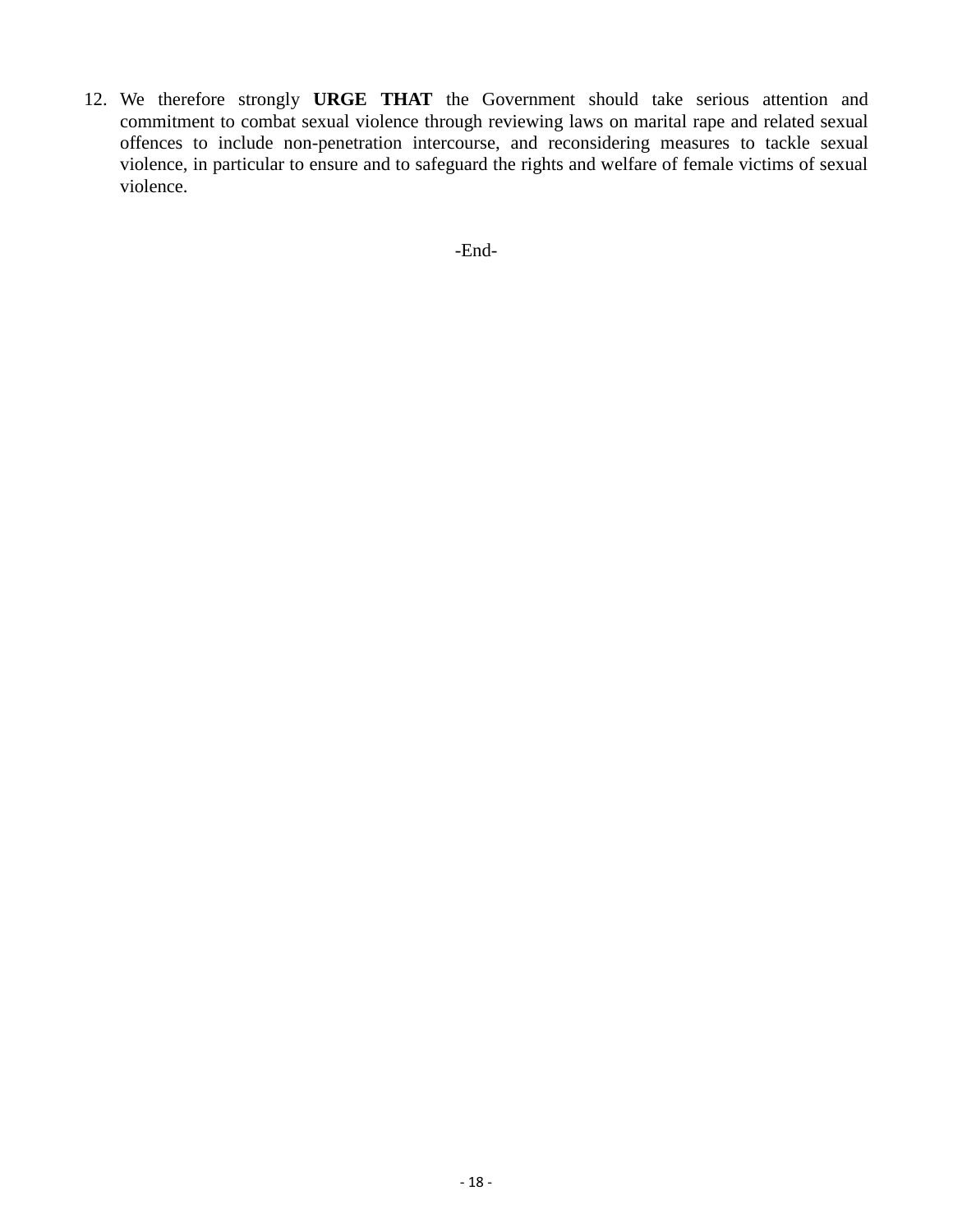#### **A survey on Hong Kong women's Experience of sexual violence 2013, published by Hong Kong Women's Coalition on Equal Opportunities, May 2013.**

According to a survey conducted by the Hong Kong Women's Coalition on Equal Opportunities in January2013,15.4% of women are sexually assaulted or raped. The survey from Hong Kong Women's Coalition on Equal Opportunities also found that about 25.5% of women experienced family violence, 43.3% of women experienced sexual harassment and 15.4% women experience rape or sexual assault. The survey also indicated that only 17.7% victims of family violence and 8% victims of sexual violence reported to the police. And only 5.5% victims of sexual harassment seek help.



## Reasons of low reported rates in SV, DV and Sexual Harassment

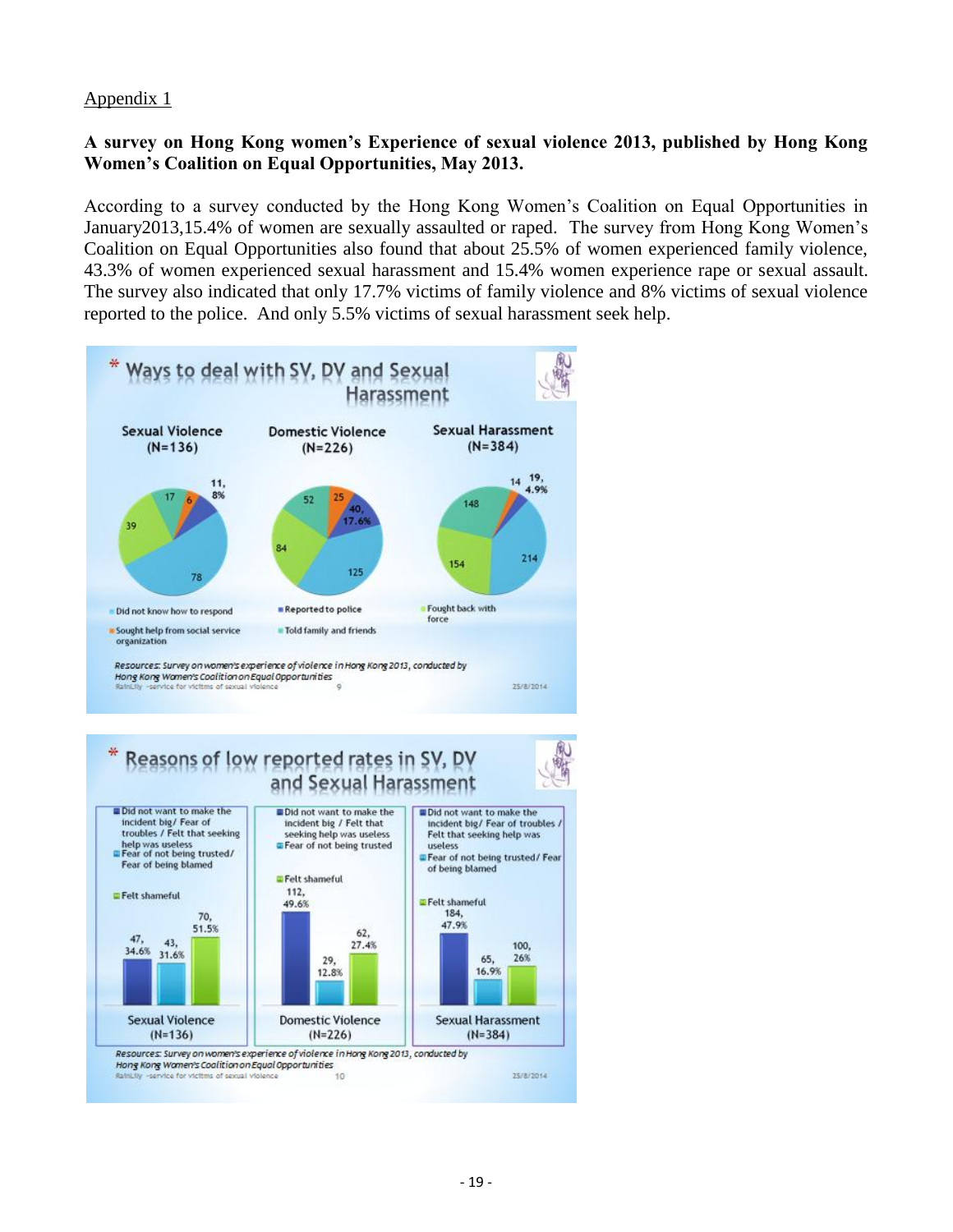#### Newspaper clipping from South China Morning Post, January 22, 2013

## Many domestic violence cases not reported: poll

Joyce Man<br>joyce.hyman@scmp.com

CRIME

joyce.hyman@scmp.com<br>
About one in four women in a<br>
recent survey said they had been the recent stream of domestic violence, but<br>
fewer than one in 10 told police.<br>
Also, 49 per cent of the respondents and they had been d

 $\dot{c}$ 4

**OTTLE CA:** DOIL<br>
services to a woman, but not the other way around.<br>
Hence stewardesses, make-<br>
up artists and other women pro-<br>
reflected from sexual harassment<br>
uding a service would not be pro-<br>
tected from sexual hara

#### Newspaper clipping from Hong Kong Standard, January 22, 2013

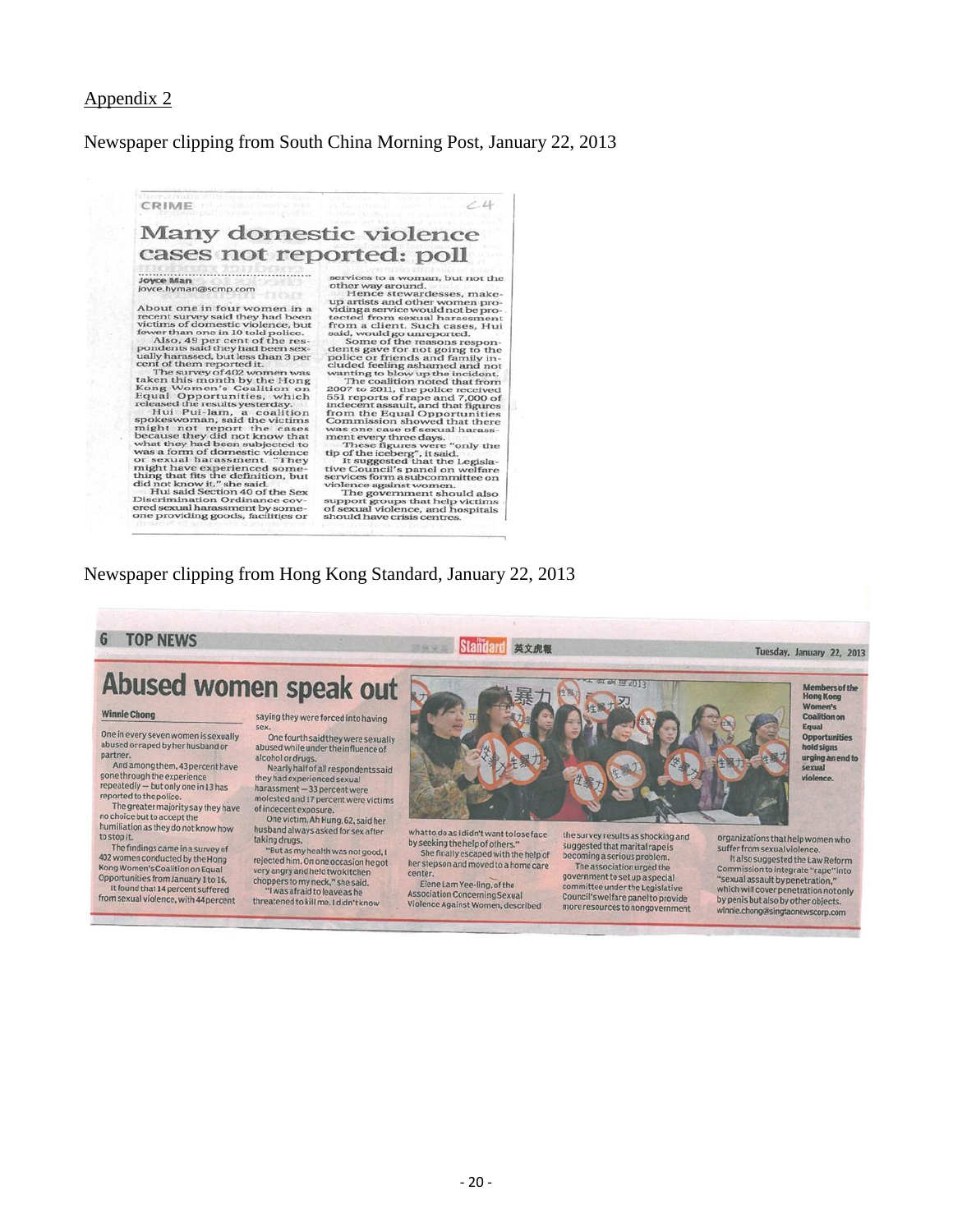#### **Crime Statistics of the Hong Kong Police Force about Rape and indecent assault (2008-2013)**

|                     |                                          | 2008 |                 | 2009 |                 | 2010 | 2011            |      | 2012            |      | 2013                   |         |
|---------------------|------------------------------------------|------|-----------------|------|-----------------|------|-----------------|------|-----------------|------|------------------------|---------|
|                     | <i><b>Offence</b></i><br>No. of<br>Cases | %    | No. of<br>Cases | $\%$ | No. of<br>Cases | $\%$ | No. of<br>Cases | $\%$ | No. of<br>Cases | %    | <i>No.</i> of<br>Cases | $\%$    |
| Rape                | 105                                      | 13.3 | 36              | 22.8 | 112             | 9.8  | 91              | 12.1 | 121             | 14.9 | 105                    | $-13.2$ |
| Indecent<br>Assault | 1,381                                    | 1.4  | 1,318           | 3.0  | 1,448           | 1.9  | 1,415           | 1.3  | 1,495           | 1.8  | 1,463                  | $-2.1$  |

*Table 1: Number of rape, indecent assault between 2008 and 2012 (Including cases in which the victims met the offenders through the Internet)*

#### Source: Hong Kong Police Force

#### Appendix 4

RainLily hotline, a local rape crisis centre, received 1,208 calls from Apr 2011 to Mar 2013. Among them, there are 933 victims of sexual violence, but only 121 victims were willing to report to the Police. That means only 12.9% of these cases are reported to the police, with those unreported cases remaining as much as 87.1% of the total.